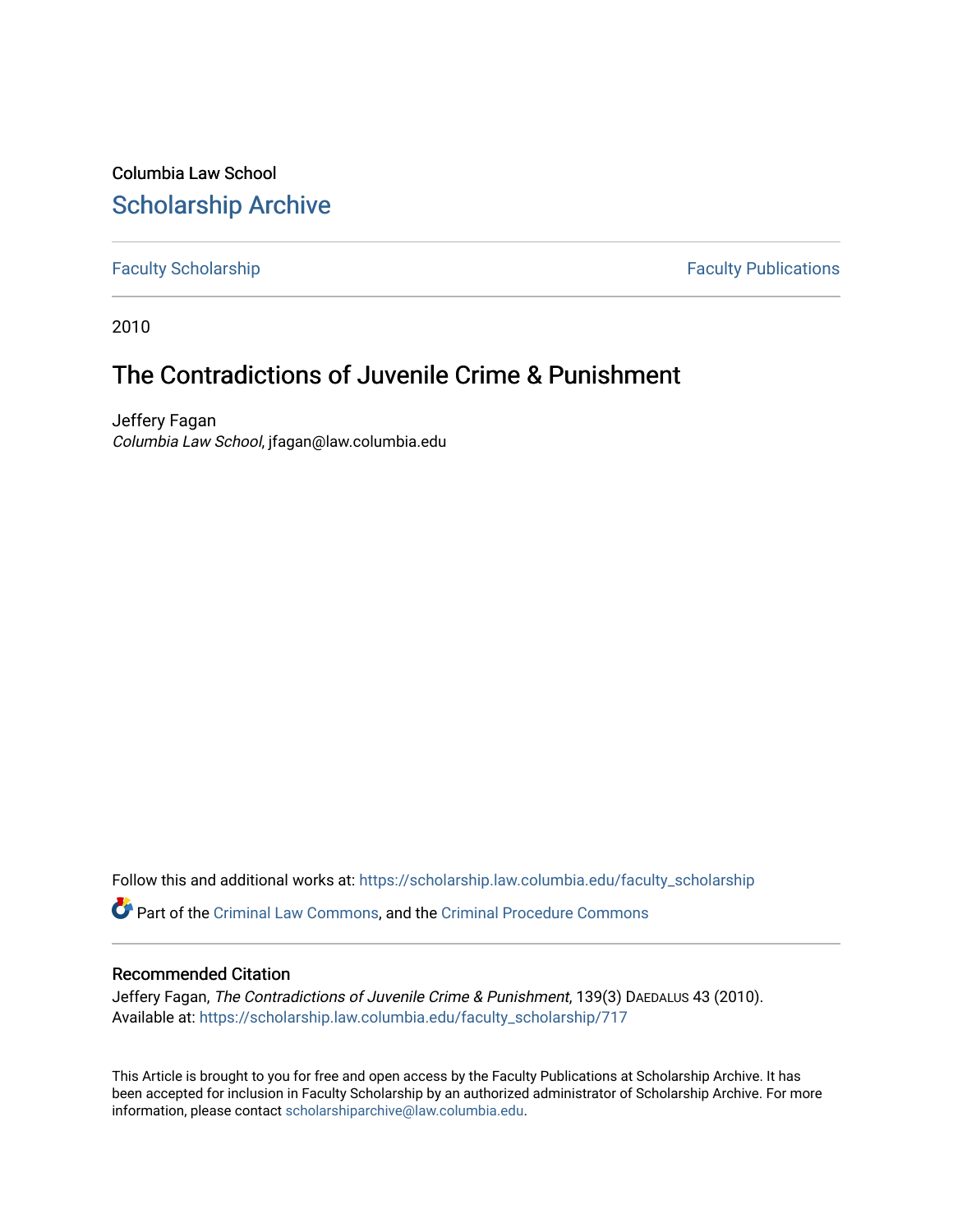## Jeffrey Fagan

# *The contradictions of juvenile crime & punishment*

Juvenile incarceration in the United States is, at first glance, distinctly different from its adult counterpart. While some juvenile facilities retain the iconic aesthetic of adult incarceration $1$  – orange jumpsuits, large cellblocks, uniformed guards, barbed wire, and similar heavysecurity measures–others have trappings and atmospherics more reminiscent of boarding schools, therapeutic communities, or small college campuses. These compact, benign settings avoid the physical stigmata of institutional life and accord some autonomy of movement and intimacy in relations with staff. They also give primacy to developmentally appropriate and therapeutic interventions.

However, like its adult counterpart, juvenile corrections, whether located in a human warehouse or a therapeutic community, is designed mainly to control its residents and restrict their personal freedoms. Movement and association are intensively regulated; outside contact with family, friends, and intimate partners is attenuated and used as an incentive for good behavior; access to media and culture is restricted; privacy is nonexistent; and choice of clothing, language, and other modes of personal expression is

off-limits. Whatever developmental importance these forms of self-expression and self-determination may have for adolescents, it is sacrificed to the primary goals of security, control, discipline, and punishment. Most important, at either end of the continuum of institutional climate, the options of solitary confinement, physical restraint, or other forms of extreme deprivation exist to control the defiant and unruly or to punish wrongdoing. Accordingly, the naming conventions for these juvenile facilities are deceptive: these are not "training schools" or "centers" or any other kind of school or academy, nor are they "homes." These are correctional facilities whose primary purpose is to punish.

One would expect such institutions to be reserved for those who are most deserving of punishment or those who pose a nontrivial risk to public safety. But under the enduring doctrine of *parens patriae*, 2 we incarcerate children for a mixed bag of rationales, ones that do not always comport with the punitive dimensions of juvenile incarceration. *Parens patriae* obligates the court to act beyond the need simply to protect children from the harms of noxious social circumstances or to avail them of developmental and material supports that their families have failed to provide. The doctrine allows–

<sup>© 2010</sup> by the American Academy of Arts & Sciences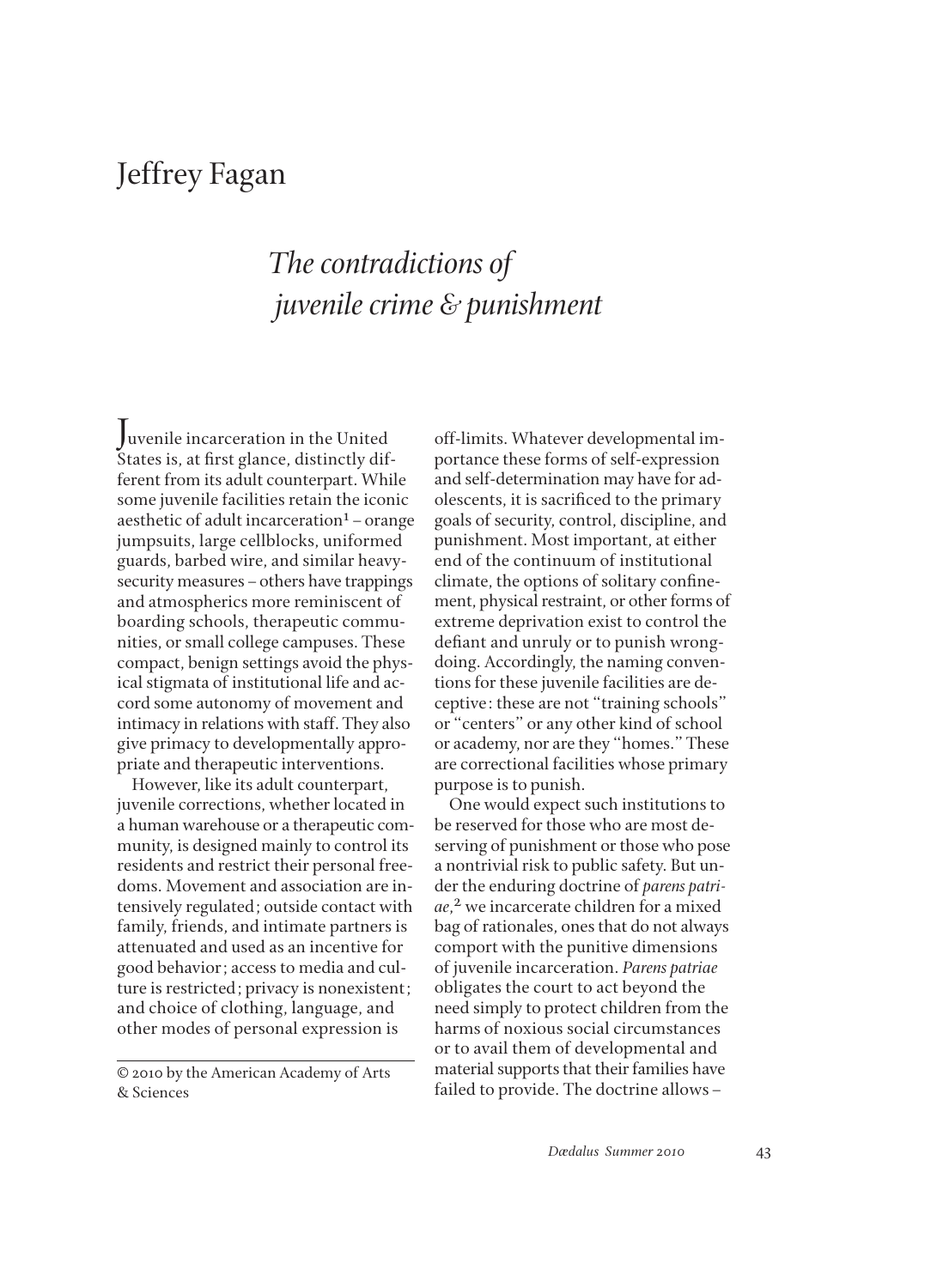even mandates–juvenile courts to protect children from themselves: from their associations with antisocial peers, from poor decision-making with respect to crime, and from harms to their physical and mental health to which they expose themselves.3 As a result, we incarcerate children because their homes are too dangerous or criminogenic; because they are both delinquent and mentally ill or addicted to intoxicants and there are no other appropriate placements; because they need therapies that are unavailable elsewhere, even though they pose no security risks; because they are homeless; because they are sexually active at young ages; or because we think they may commit some crime in the near future.4

The resulting landscape of juvenile incarceration has been, not surprisingly, complex and shifting since the 1970s, the decade when adult incarceration trends began their robust increase. Since that time, juvenile incarceration, and juvenile justice itself, has been situated in a space bounded by the transcendent nineteenthcentury child-saving movement, the procedural rights movement of the 1960s, and the raw emotional politics of violent crime and punishment in the past three decades. Accordingly, we see contradictions everywhere in this terrain. Growth in the incarcerated population since the 1970s has been restrained, even in the face of a youth violence epidemic,<sup>5</sup> and even as rhetoric has grown harsher and statutes have been revised to express the language of retribution and incapacitation.<sup>6</sup> States, for the most part, have acknowledged the advantages of small facilities to advance the core rehabilitative and therapeutic projects that informed the creation of separate institutions for juveniles nearly two centuries ago, even if they have not necessarily acted on those ideas and instincts.7 At the same time, the conditions in juvenile corrections often

remain harsh, a sign of both cynicism about rehabilitation and institutional self-interest, as well as neglect.<sup>8</sup> States have quickened the pace of expulsions of juvenile offenders to the criminal courts and prisons as a way to "get tough,"9 even as they refuse to lower the age of majority and fundamentally alter eligibility for the protections of juvenile institutions. Racial disparities remain durable and defy explicit legislative and policy efforts to reduce them.

These contradictions and puzzles inform this essay on juvenile incarceration. The patterns of growth in juvenile corrections suggest ambivalence about the reform and rehabilitation of juvenile offenders, notions that have been battered by three successive waves of high crime over the past thirty years. On the one hand, courts and legislatures want to be tough; on the other hand, there are strong preservationist instincts at play that have muted the growth in incarceration of minors. "Getting tough" on juvenile offenders has thus been assigned to the criminal courts and adult correctional institutions. But there are signs of ambivalence there, with relatively short sentences and a responsiveness to crime rates in new admissions (flow) and total population (stock) that is the opposite of what we see for adults. States have demonstrated their ambivalence by avoiding change to the age of majority, the last resort in increasing punitiveness for juveniles. Such a step would be a poison pill for the doctrine of *parens patriae* in which juvenile corrections is steeped. Racial disparity pervades juvenile incarceration, yet Congress attempted remedial steps never contemplated for adults, by engaging states in a collaborative project to reduce racial inequalities in juvenile detention and corrections. What this all adds up to is an institutional landscape that at once fears child criminals and wants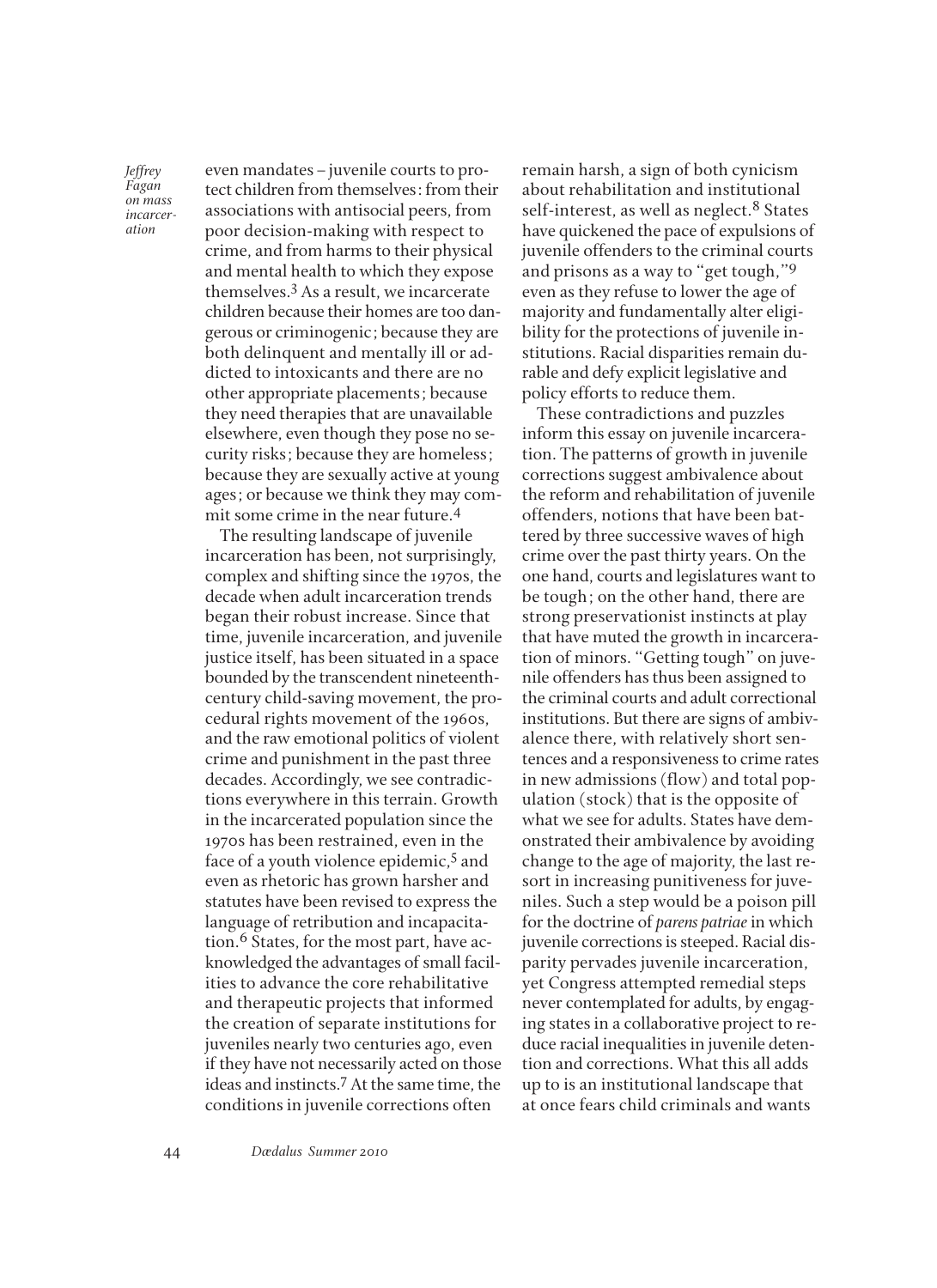to punish them harshly, but at the same time adheres to the transcendent philosophy of child-saving.

 $\mathbf B$ eginning in the 1970s, the traditional discretion of juvenile court judges to place youths in correctional confinement was contested, as was the discretion of corrections officials to determine how long youths would remain in placement. On balance, discretion lost. The introduction of mandatory minimum sentences for juveniles in New York and elsewhere in the 1970s was followed in subsequent decades by new laws mandating waiver to adult court and mandatory placement in a secure facility.10 In this hardening political atmosphere, fueled by rising juvenile arrest rates and a punitive drift toward more formal processing and less diversion, one might have predicted rapid and persistent growth in the rate of juvenile imprisonment starting in the 1970s. By the 1990s, when a moral panic over a new species of juvenile offenders known as "superpredators"11 and the spread of violent youth gangs further animated legislatures to pass tougher sentencing laws for juveniles,<sup>12</sup> the conditions seemed ripe for the juvenile court to follow a trajectory of incarceration growth similar to the rise in adult rates.

But it didn't happen, at least not in juvenile corrections. Growth in juvenile incarceration in both public and private facilities was only a fraction of the growth in adult incarceration. Juvenile incarceration–both in short-term detention and longer-term correctional placements– rose from 73,023 youths in public institutions and private residential facilities in 1977 to 95,818 in 1992, the year preceding the modern peak in juvenile arrests for felony crimes.13 Juvenile incarceration peaked in 2000 at 108,802, a rate of 356 per 100,000 youths ages ten to seventeen. The placement rate declined by more

than 20 percent by 2008, to approximately 81,000 children living in either stateoperated facilities or privately operated group homes, or 263 youths per 100,000 persons ages ten to seventeen.14 This juvenile placement rate today pales in comparison to the adult incarceration rate of 762.15

Figure 1 shows that placements in public facilities accounted for most of the rise and fall in juvenile incarceration, and that these were somewhat responsive to the rise and subsequent fall in juvenile arrests. Between 1997 and 2008, juvenile arrests declined by 33 percent, while the overall correctional placement of youths declined by 26 percent.<sup>16</sup> Placement in private facilities rose more slowly and was fairly stable over time.

About 70 percent were committed following an adjudication of delinquency, and 28 percent were detained prior to the resolution of their case.<sup>17</sup> They were incarcerated on a variety of offenses, with the greatest number placed for person offenses (34 percent) followed by property offenses (25 percent). Drug offenses accounted for 9 percent of the incarcerated population, but more were placed for "public order" offenses such as alcohol or disorderly conduct (11 percent) than were placed for drugs. As with their adult counterparts, many (16 percent) were placed for technical violations of probation or juvenile parole. One in twenty was placed for any of several "status offenses": social behaviors that do not violate any criminal code but that capture the court's attention due to the risk of danger to the child's well-being.<sup>18</sup>

The area that grew most, however, was the number of juveniles below age eighteen in state prisons. The pattern in Figure 2 shows a rise in the number of persons below age eighteen incarcerated in state prisons from 1985 to 2004, as well as new admissions for that same group.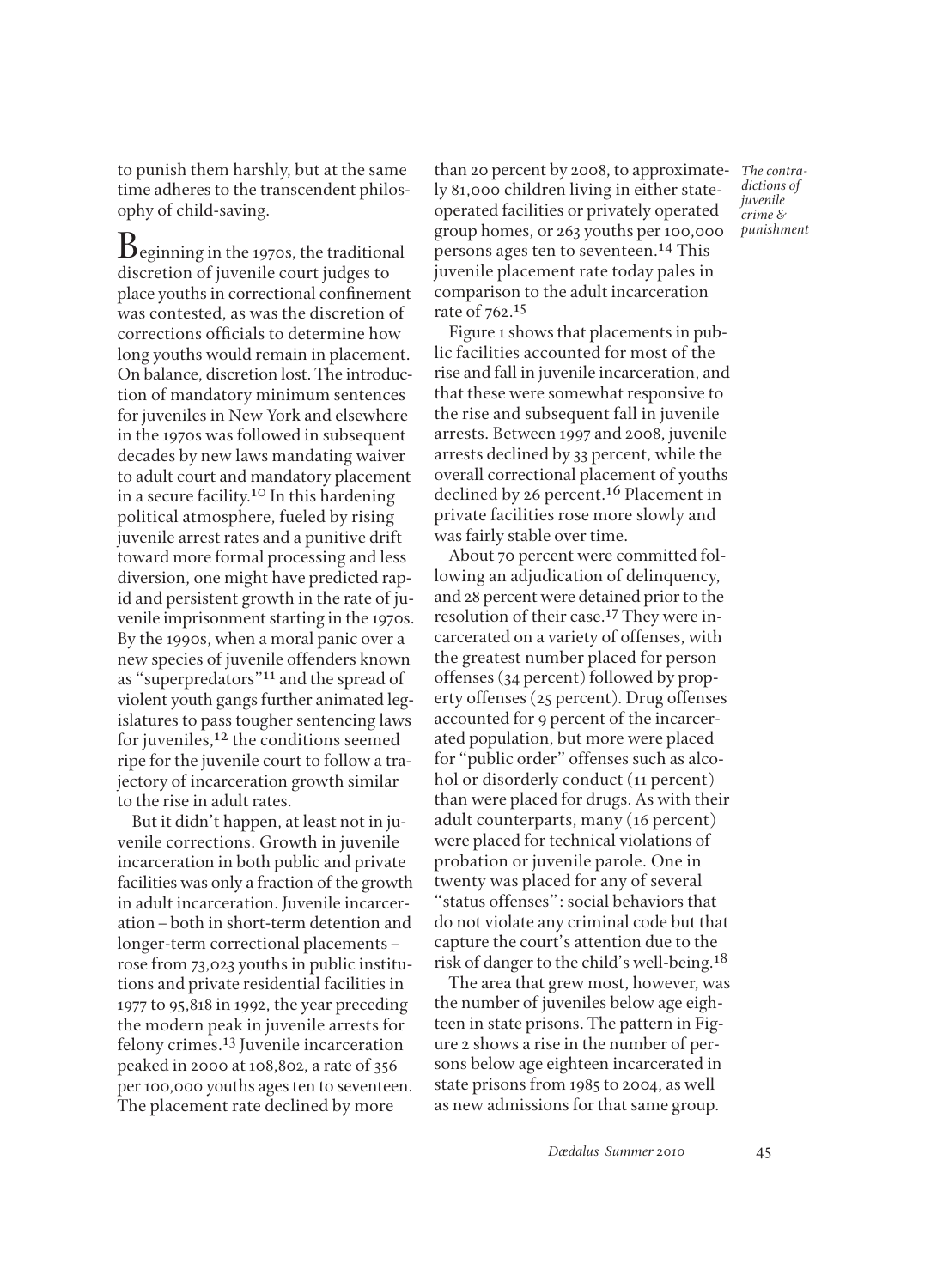

Juvenile Placements in Public and Private Facilities and Juvenile Arrests for Violence, 1977–2006

Source: Melissa Sickmund et al., *Easy Access to the Census of Juveniles in Residential Placement* (National Center for Juvenile Justice, 2008), http://ojjdp.ncjrs.gov/ojstatbb/ezacjrp; Steven D. Levitt, "Juvenile Crime and Punishment," *Journal of Political Economy* 106 (1998): 1156–1185.

The patterns reflect broader trends in juvenile crime and arrest, especially the spike in juvenile violence from 1987 to 1996. The census population of minors in prison peaked at 5,400 in 1996 and declined by nearly half, to 2,477, in 2004.<sup>19</sup> The population remained stable through 2007, when 2,283 youths were in state prisons or privately operated correctional facilities programmed for adults.20

Two trends in Figure 2 are notable and suggest conflicting instincts.

One is the rapid growth in the number of youths sentenced as adults. This trend is responsive to crime trends and also reflects a growing punitiveness toward youth crime that was structured into sentencing statutes. (The "get tough" trend for juveniles is discussed later in this essay.) But the sentences seem to be attenuated, suggesting that the legislatures were tempered in setting tariffs for minors. Figure 2 shows that the number of new admissions of minors to adult

prisons tracks the trend for the one-day census. There is no buildup of "stock" for this population, unlike the steady growth for adults.

The similar trend lines for the population census and the new admissions suggest that the sentences for this population were shorter and releases were quicker, reflecting a de facto youth discount that many states structure into sentencing statutes under "youthful offender" or "juvenile offender" provisions.<sup>21</sup> The responsiveness in the decline of juveniles in adult prisons beginning in 2000 shows a sensitivity to declining crime rates that is not evident for the adult population.

Nevertheless, even short-term exposure for youths to adult prisons has risks for youths and for public safety. To the extent that legislators ignored these risks, the wholesale transfer of minors to the criminal courts was a reckless experiment. A robust body of research shows that recidivism rates are in fact higher for youths

#### 46 *Dædalus Summer 2010*

*Jeffrey Fagan on mass incarceration*

*Figure 1*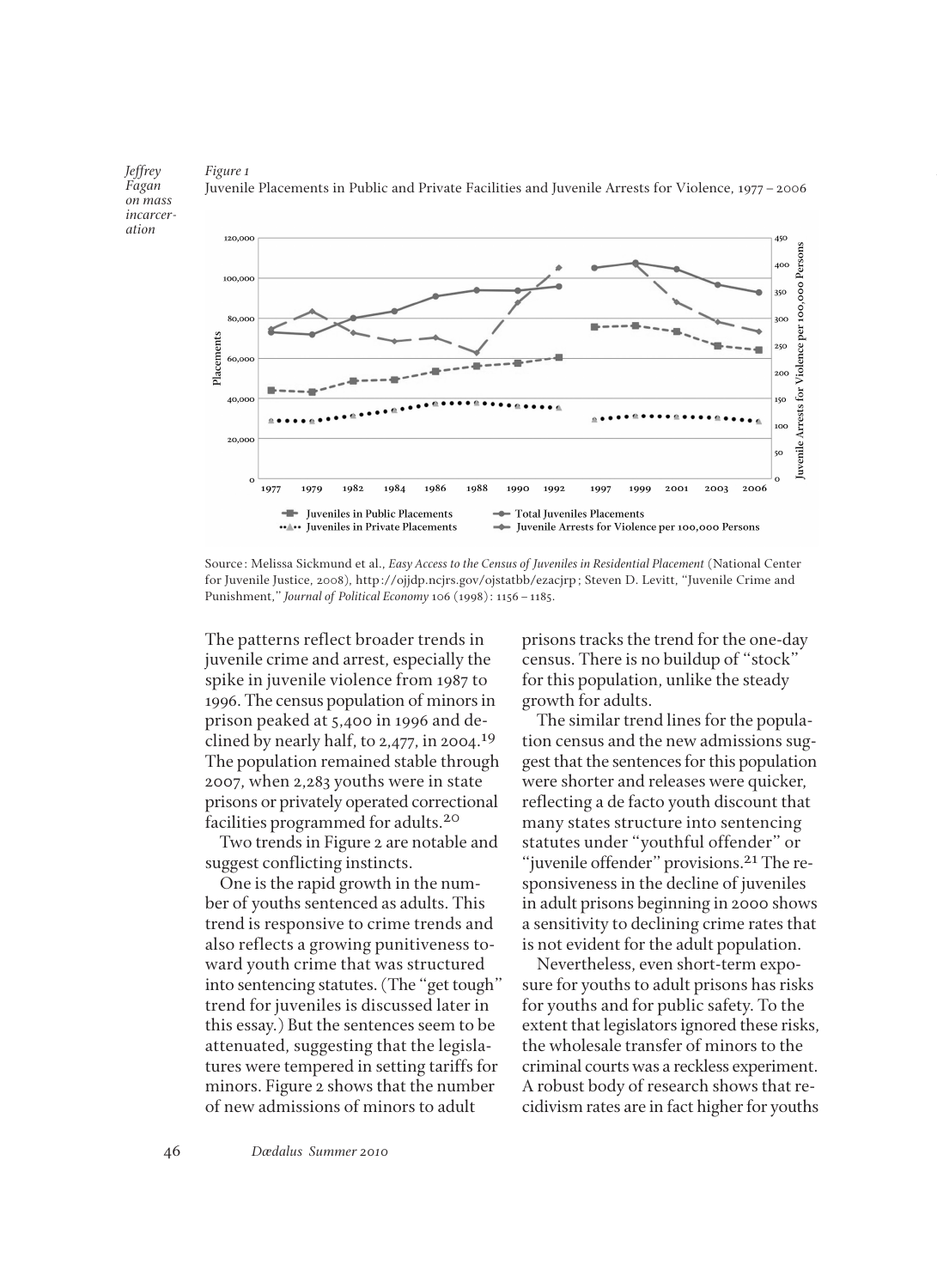

*Figure 2* Inmates under Eighteen in State Prisons, 1985–2004

*The contradictions of juvenile crime & punishment*

Source: Howard Snyder and Melissa Sickmund, *Juvenile Offenders and Victims: 2006 National Report* (Washington, D.C.: Office of Juvenile Justice and Delinquency Prevention, U.S. Department of Justice, 2006), 236-238, http://ojjdp.ncjrs.gov/ojstatbb/nr2006.

sentenced as adults, after controlling for relevant offender and offense characteristics.22 There appears to be no marginal deterrent effect from incarcerating minors as adults, which was a cornerstone of youth policy in the 1990s. One explanation for the elevated recidivism rates may be the effects of adolescents' exposure to prison life and adult convicts. While likely to be separated physically from older inmates, the institutional climate on the youth side may hardly differ from other blocks in the prison: the separation may be one of degree rather than kind. Indeed, it may even worsen the chaos and violence of correctional confinement by concentrating youths who are at their peak ages of criminality and diminished selfcontrol.23 Only a few studies have compared the correctional experiences of youths in prisons and juvenile incarceration, but all agree that placing youths in prisons comes at a cost: they are less likely to receive education and other essential services, they are more likely to be victims of physical violence, and they manifest a variety of psychological symptoms.24

The residual consequences of adolescents' exposure to violence in adult prisons are uncertain. But as a matter of principle, it is not easy to reconcile this particular harm with the diminished blameworthiness and culpability of adolescents. Social and behavioral science informed recent Supreme Court jurisprudence on youth crime and punishment,<sup>25</sup> but criminal court sentencing policies more generally are hostile to the new cognitive science of diminished culpability of adolescents.<sup>26</sup> Potentially disfiguring punishments seem disproportionate, if not cynical, in the context of this new evidence about the blameworthiness of adolescents, especially if criminal justice goals are not well served by transfer and subsequent incarceration.<sup>27</sup>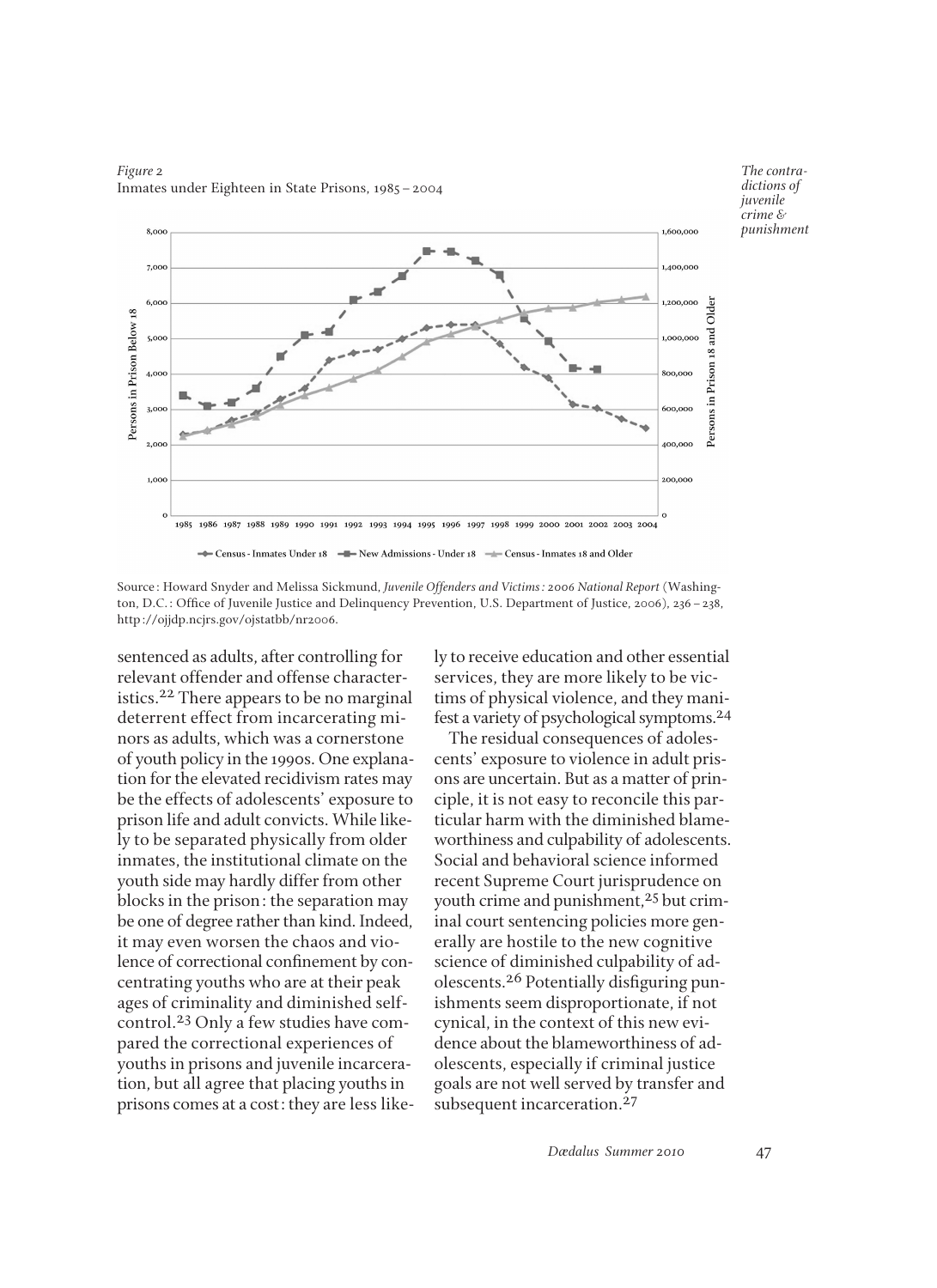**There are puzzles and contradictions** behind these trends. While American lawmakers exponentially expanded prison capacities for adults starting in the 1980s, there was–with rare exceptions– no expansion of the capacities to incarcerate minors. This was one of two nonevents in modern juvenile justice that illustrate the dissonance in thinking about responses to serious youth crime. Figure 1 shows that the rate of increase in juvenile confinement was a fraction of the rate of increase in juvenile arrests; as crime declined, juvenile courts responded quickly by decelerating the rate of placements.

Yet in the juvenile system, even as states made the choice not to build new juvenile space and not to dramatically increase youth confinement, every state toughened its juvenile delinquency codes rhetorically to deemphasize rehabilitation and focus on punishment, retribution, and incapacitation.28 Thus, "getting tough" in the juvenile system was not an institutional project, but a statutory one. Programming was largely unaffected, as the locus of effects of these new measures was on court decisions. The changes took several forms, but all had the combined effect of marginally increasing the likelihood of juvenile correctional confinement or lengthening the time spent in placement.

The harder work of "getting tough" was outsourced to the criminal justice system, with states more often than not using "regular" criminal law for juveniles. Statutes were amended to ease and expand the number of youths transferred to the criminal courts for sentencing as an adult.29 The results are evident in Figure 2, as the number of youths con fined in adult prisons rose (and fell) sharply. The "get tough" measures took several forms. Between 1990 and 1997, every state in America modified both its juvenile and criminal codes to expand

the number of youths eligible for transfer to the criminal courts.30 In 1995 alone, nineteen states amended their criminal codes to facilitate the discretionary transfer of delinquents to the criminal court or the wholesale exclusion of youths from the juvenile court.31 Each strategy was designed to increase punishment in numbers and in severity. Several states adopted mandatory minimum sentences for youths committed to state juvenile corrections authorities. Others adopted sentencing guidelines that fixed sentences in the juvenile system based on a grid of offense, offender characteristics, and victim characteristics. Still other states expanded eligibility for sentencing minors to life without parole, or death in prison, and made those sentences automatic upon conviction for enumerated crimes.32 Prior to the 2010 U.S. Supreme Court ruling in *Graham v. Florida* that banned lifewithout-parole sentences for juveniles who did not commit murder, 33 approximately 2,484 youths were serving such sentences in 2008, many as young as thirteen, and many others for crimes other than murder or manslaughter.34

But these developments point to the second non-event in the toughening of juvenile justice and juvenile incarceration. Certainly, a state that truly wanted to crack down on juveniles and make incarceration harsher could simply have lowered its age of majority and sent all its older juvenile offenders to adult prisons. Only two did so: Wisconsin and New Hampshire lowered the age of majority from seventeen to sixteen in the 1990s.35 In fact, one state, Connecticut, has begun a process to incrementally *raise* its age of majority from sixteen to eighteen.36 New York and North Carolina maintain the age of majority at sixteen; in most states, it is still eighteen.

Stopping short of the more obvious and expedient step of lowering the age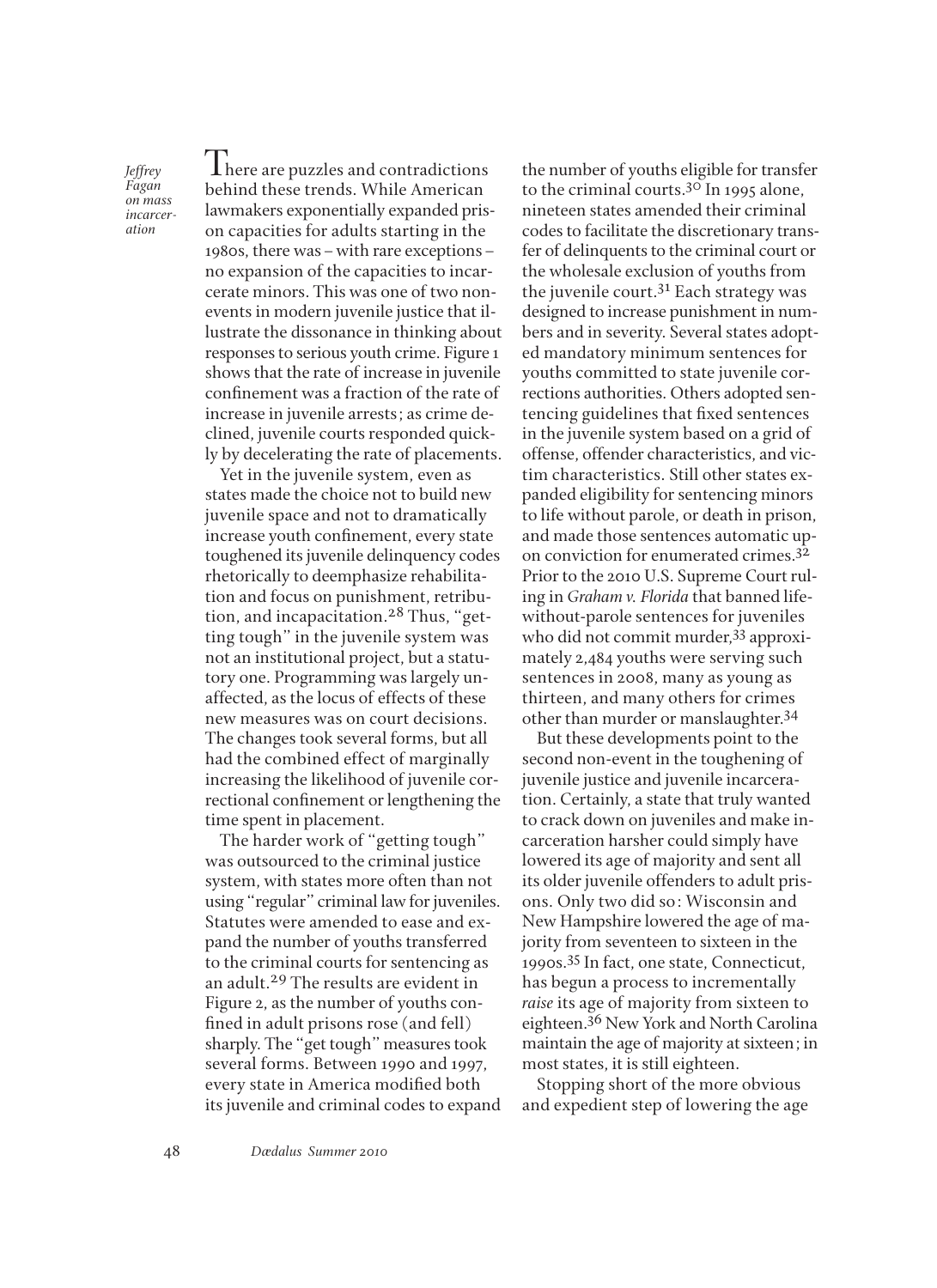of majority, states have instead used an incremental and piecemeal legislative strategy to criminalize delinquency and thereby allow them to sentence adolescents to adult punishment for crimes committed as minors. But despite the wave of transfer legislation, the current statutory landscape is an elaborate game of chutes and ladders, with some youths automatically transferred to the criminal courts only to be "reverse waived" back to the juvenile courts. As a result, many adolescent offenders (though no one knows exactly how many) escape the reach of the criminal law and its harsher punishments. Nevertheless, a large number are removed from the juvenile to the criminal courts by statutory exclusion, judicial discretion, or the administrative practices and preferences of prosecutors.37

Viewed in this way, legislators appear ambivalent, refusing to abandon completely the principles of juvenile justice, yet seeking to divide delinquents into two categories: those worthy of the remedial and therapeutic interventions of the juvenile court and those who should be abandoned to the punitive regime of criminal justice in the name of retribution and public safety. The complexity of state laws, the piecemeal character of the statutory landscape, and the fact that most states have overlapping transfer mechanisms suggest a philosophical duality. The punitive and child-saver instincts for youth crime coexist uneasily in the current statutory environment, forcing a binary choice between criminal and juvenile court jurisdiction–a choice that is not well suited to reconcile these tensions.38

On balance, the business of getting tough on juvenile offenders was assigned to the criminal justice system, while the juvenile system remained relatively small and still wrapped, however thinly, in its

rehabilitative and child-saver clothing. Why did juvenile corrections expand so little during a time of unprecedented and unrestrained growth in adult corrections? *punishment*And why did it transform from warehousing to embracing smaller, more therapeutically grounded facilities?39 The numbers reveal the tension between two features of American jurisprudence surrounding juvenile offenders. We believe deeply in child-saving, yet we are quick to expose violent children to the harshest punishments in service to the same punitive instincts that drive mass incarceration of adults. But even there, we pull our punches. We pull back from the brink of fully embracing punitiveness toward juveniles, reserving it instead for adults. Not only is the philosophy of child-saving an important normative modifier of these instincts, it is also deeply embedded in the institutions of juvenile justice and juvenile corrections.

 $\mathbf{U}$ ne episode illustrates the connections between the visceral push for punitiveness and political culture. In 1996, former U.S. Secretary of Education William Bennett and two colleagues published *Body Count*. 40 The book offered a "moral poverty" theory of youth crime, rejecting social theories of juvenile crime causation that focused on economic poverty, discrimination, family dysfunction, or savage levels of inequality. Instead, for Bennett and his coauthors, it was moral poverty that characterized a coming wave of "superpredators" who would commit extremely violent crimes and be immune to rehabilitative interventions. They characterized this new breed of young offenders as impulsive and remorseless, fearing not "the stigma of arrest, the pains of imprisonment, [or] the pangs of conscience." These (predicted) young criminals were portrayed nearly as a separate species. The authors' predictions were based on

*The contradictions of juvenile crime &*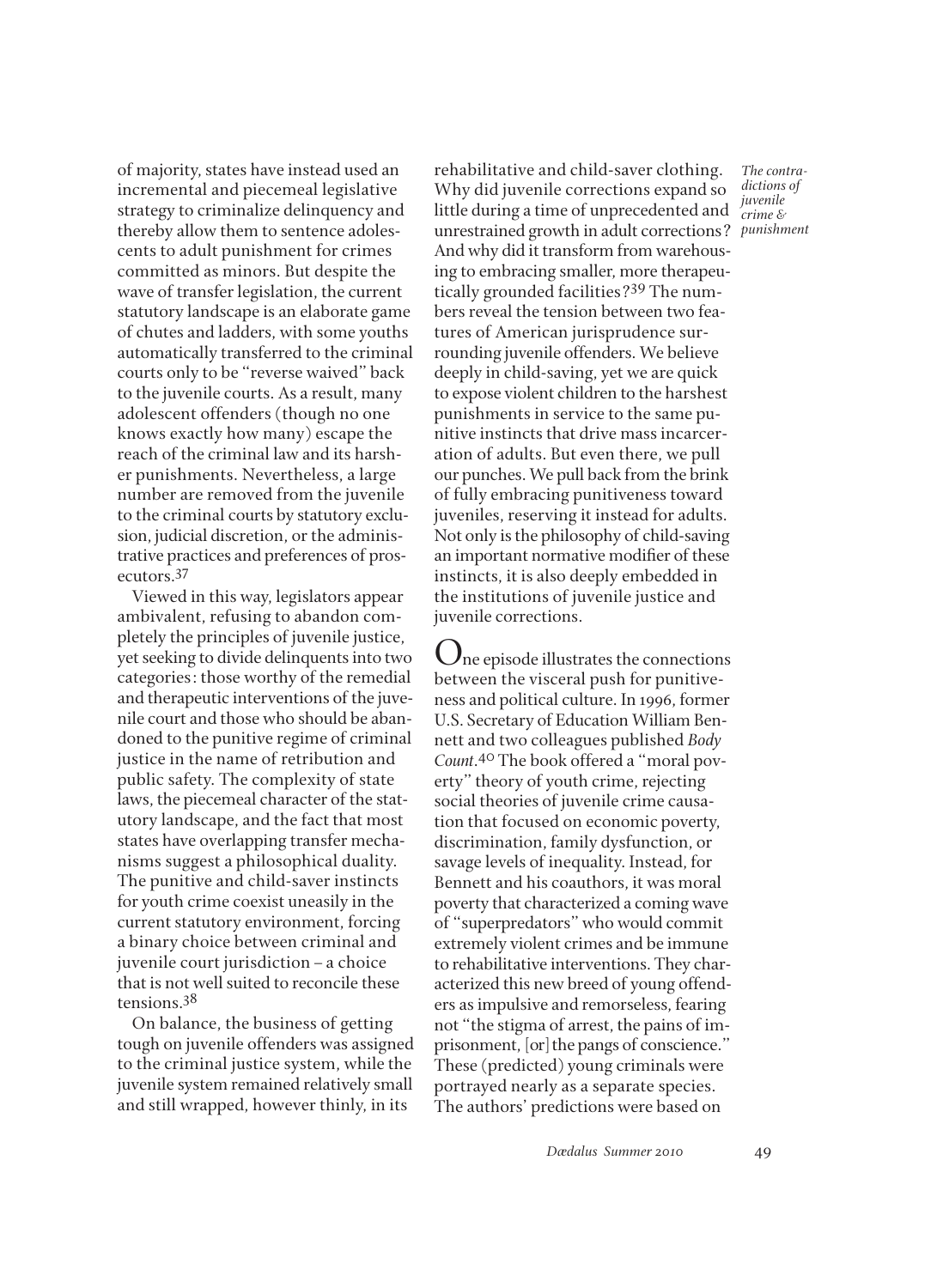data that were compiled through 1993, the peak year of juvenile crime and violence in the United States.41 Their predictions turned out to be horribly wrong.42

But the damage was done. The book supplied strong and scary rhetoric to fuel the legislative panic that, in general, produced a wave of get-tough legislation across the country. So strong and persuasive was this rhetoric that it led one state (Pennsylvania) to build a youth prison in anticipation of a surge of superpredators, not a juvenile center that emphasized rehabilitation and other services. The State Correctional Institute at Pine Grove opened in 2000, its plan and design based on population projections from the superpredator era and with that profile of the young offender in mind. At its opening, the prison housed 178 young offenders, well below its capacity of 1,000.43 By that time, youth crime had fallen in Pennsylvania, and the number of youths below eighteen in adult prisons had fallen to sixty-six.

To fill this new youth prison, the state moved young offenders from some traditional correctional settings to Pine Grove, and the state's juvenile court judges made good use of the new placement option. Pine Grove today is well occupied, housing approximately one thousand inmates below the age of twenty-one. Built to house the expected wave of superpredators, today it is filled with a heterogeneous group of adolescent offenders whose pro files are more typical of the variety of youth crimes that characterize contemporary youth dockets.

The character of juvenile incarceration has also changed dramatically over three decades. Beginning in the 1970s, as adult correctional populations surged, large juvenile corrections facilities in several states were replaced by smaller facilities housing fewer than thirty children per

center, sometimes in community-based residential programs but other times in "campuses" that included cluster or residential "pods."44 Jerome Miller, architect of the Massachusetts reforms, showed that scandals involving staff abuse of youth residents, as well as youth suicides and uncontrolled violence, often sparked these changes. Massachusetts, Pennsylvania, Utah, and Florida, among others, moved from large, toxic warehouses to these smaller, disaggregated dormitorylike units.45 In effect, the capacities of these systems were capped, and any expansion required the participation of the private sector.46

Yet noxious conditions still prevail in many juvenile corrections facilities and systems, and litigation is not uncommon. In *Galloway v. Texas*, 47 for example, plaintiff Galloway was placed in detention at fourteen and held until he reached nineteen, the maximum age of juvenile jurisdiction, based on unreviewable administrative decisions by facility staff. The trial record showed that Galloway and many others had been physically and sexually abused, subjected to physical punishment, abused by other inmates (abuse that was often sanctioned by staff ), and denied access to counsel. Essential services–medical care, education, psychiatric treatment–were found to be substandard. More than five hundred children were released from unlawful juvenile corrections confinement in Texas as a result of the ruling.

Conditions in New York State juvenile corrections facilities were investigated recently by the Civil Rights Division of the U.S. Department of Justice, which reported similar problems. As a result, there is now federal oversight of four of the state's largest youth corrections facilities.48 And in California, the state was ordered back to court for failure to comply with the terms of a consent de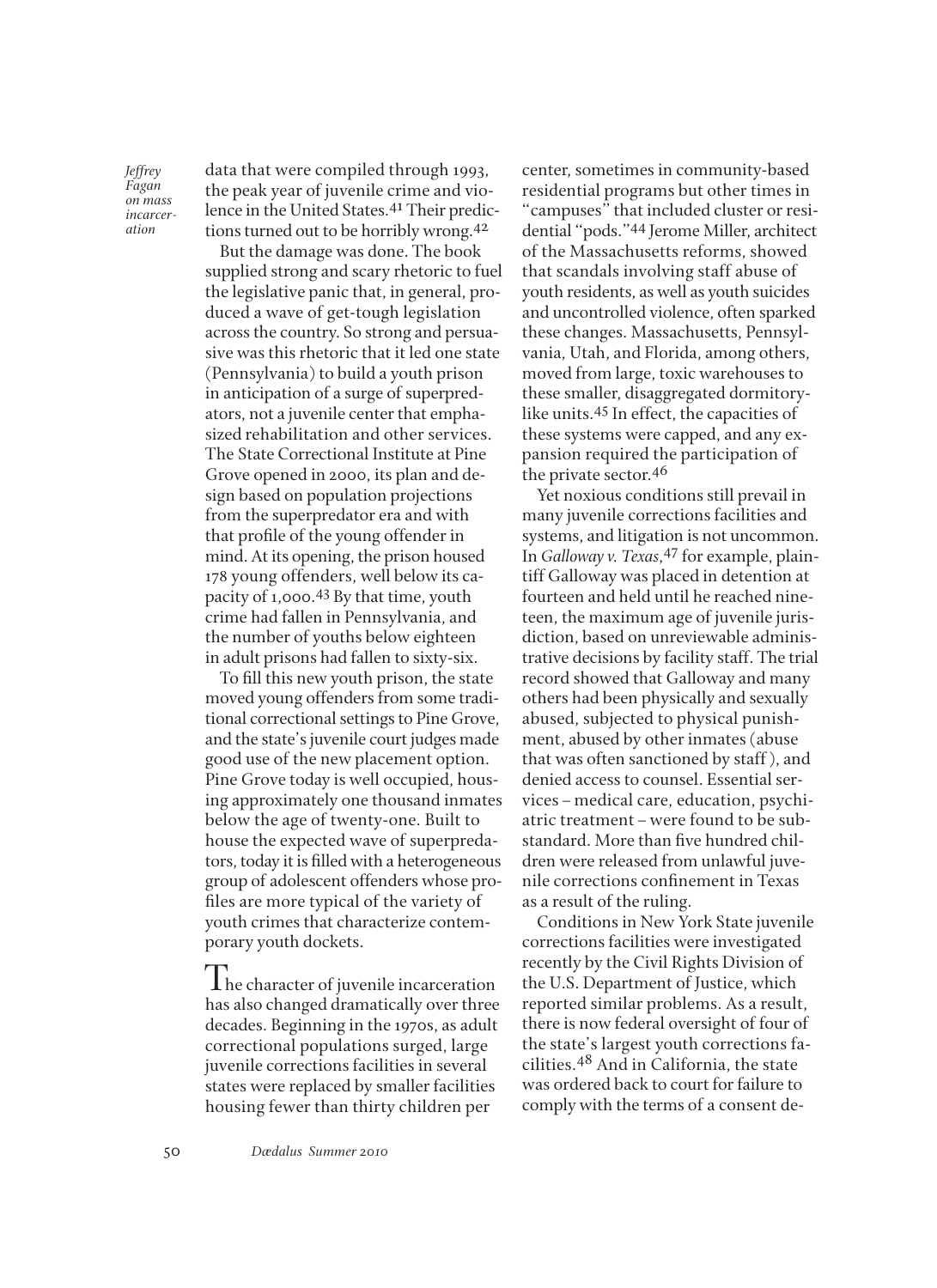cree that committed the juvenile corrections authority, the Division of Juvenile Justice of the California Department of Corrections and Rehabilitation (formerly the Youth Authority), to conform to professional and legal standards for essential services and the safety of its wards.49 These cases are not isolated instances; litigation to remedy violent, abusive, and other substandard conditions in juvenile incarceration and detention has been repeated across the country for decades.

Structurally, federal civil rights litigation in these instances is constrained in its force and reach by the Prison Litigation Reform Act (plra).<sup>50</sup> In *Galloway*, for instance, relief was limited by the plra's constraints on which conditions can be litigated, its short paths to termination of existing remedial decrees, and its restrictions on the authority of federal judges to order future remedies. The plra applies fully to juvenile corrections and detention facilities: Congress classi fied juvenile facilities as "prisons" and their occupants "prisoners." In doing so, it erected tall and robust barriers to children's assertion of their rights: in effect, they face the same hurdles that adult prisoners do. For children, the problem is compounded because they cannot sue in their own name, and also by the fact that Federal Rule of Civil Procedure 17 relegates the question of capacity and overcrowding to state law. Under these conditions, children cannot get to court without a guardian, and most lack the social capital and experience to activate those resources. Furthermore, there simply are no local enforcement mechanisms to ensure compliance with federal litigation. It is up to local district attorneys to enforce the law when abuses are revealed. The political complications are obvious.

Again, we see very different visions of juvenile justice and incarceration. One is represented by the development of new

models and institutional designs for the rehabilitation of serious juvenile offenders. This vision includes attention not just to basics such as education, but to new models for working with children and their families to sustain therapeutic successes beyond the time of correctional confinement.<sup>51</sup> The other vision is typified by institutions that are violent, abusive, and indifferent to the essential developmental interventions for adolescent offenders. Attorney and legal scholar Michael Tigar characterizes these as places where juvenile punishment has taken on the distorted values of criminal law and correctional institutions, where intervention is secondary to security and punishment, and where indifference tolerates abuse and violence.52 In these places, services are thin and differ little from ordinary jails, only that the residents are younger, smaller, and more easily exploited. Between these poles are the institutions that struggle to mount effective programs with a population of dif ficult children who pose security as well as therapeutic challenges.

 $\bf K$ acial disparities in juvenile detention and incarceration closely resemble racial disparities in the imprisonment and jailing of adults. Considering the negative consequences of incarceration on crime and social well-being, these disparities unfortunately may multiply the effects of other forms of disadvantage and may become an endogenous form of inequality that is difficult to escape. Social scientists call this a "poverty trap."53

In the 2006 census of juveniles in residential placement, 40.2 percent of residents were African American and 20.5 percent were Hispanic, compared to 35 percent white.54 These disparities were greater for person crimes and drug offenses (44 percent were African American in each category) and less for techni-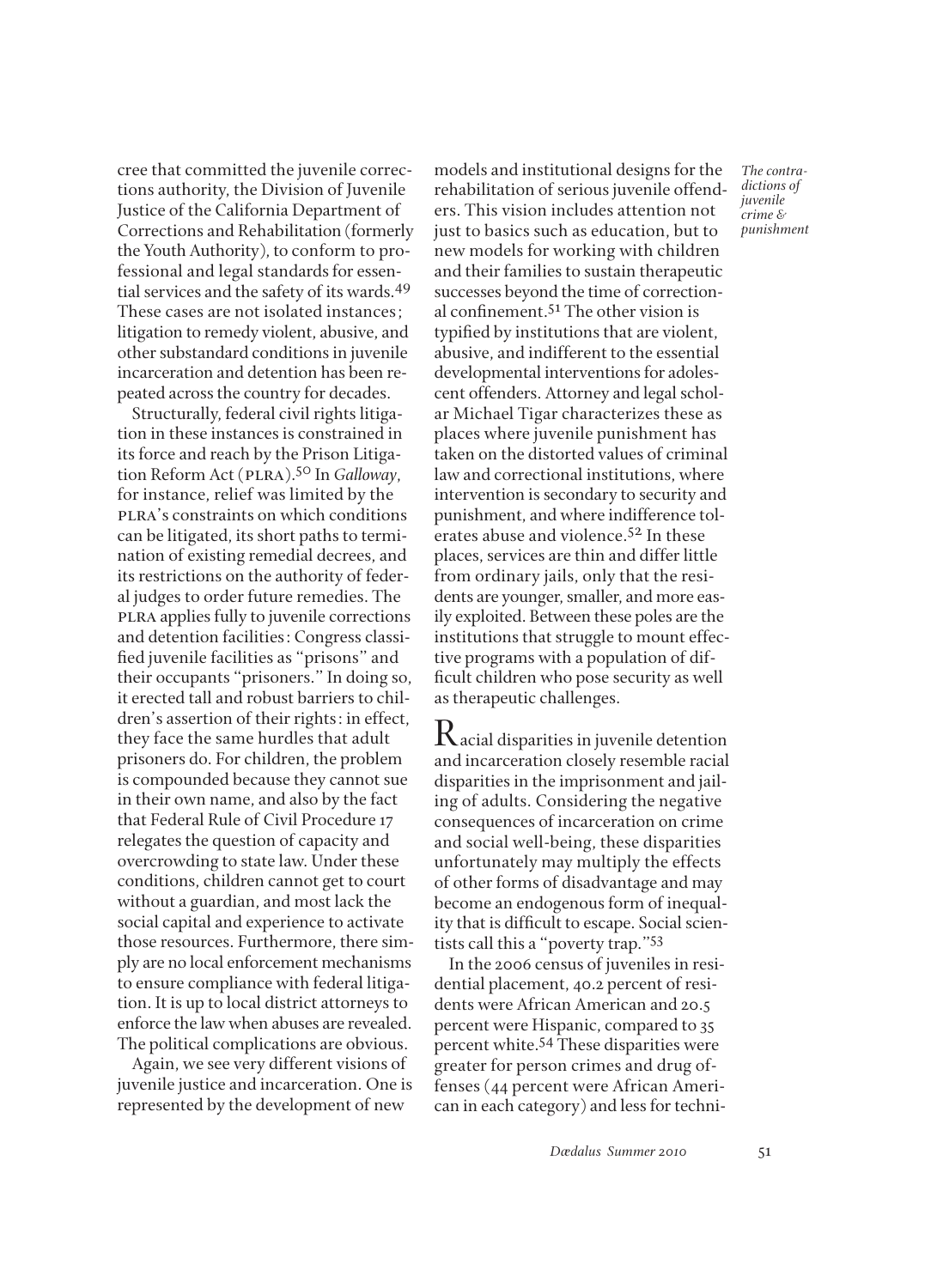cal violations (37 percent were African American) and status offenses (33 percent were African American). In fact, 50 percent of incarcerated status offenders counted in the 2006 juvenile corrections census were white.

Racial disparities are far worse for pretrial detention, compared to those who are incarcerated following a finding of delinquency. Nearly half (48 percent) of those detained for person crimes, 45 percent detained on drug offenses, and 46 percent detained for public order offenses were African Americans, compared to less than 30 percent whites in each of these categories.55 (Public order offenses include weapons offenses as well as public drinking and a range of low level–and high police-discretion–misdemeanor offenses.)

These disparities are not well explained by differences in crime rates.56 Studies using several designs and analytic strategies conclude that racial disparities in the decision to detain and incarcerate youths are influenced by race and risk factors such as family structure that are correlated with race more than criminal behavior.57

Other research implicates fundamental cognitive and unconscious processes in the production of disparities. Two studies based on observations of decisions by police or probation officers illustrate the role of race in the attribution of blameworthiness, risk of future crime, and recommendations for punishment. Sociologists George Bridges and Sara Steen, analyzing narratives of presentence reports by probation officers in three counties in Washington State, showed that probation officers were more likely to attribute the causes of crime for African American youths to internal character and personality attributes rather than external factors such as family, neighborhood, or school. These internal attributions led to conclusions about "responsibility,"

whereas external attributions tended to reduce culpability by externalizing the origins of crime (and its severity) for white youths to the defendant's social surroundings. These internal attributions in turn led to racially disparate attributions of risk of future offending and harsher sentencing recommendations. Bridges and Steen also noted that a criminal history tends to multiply these effects.

Educational psychologist Sandra Graham and organizational behavior scholar Brian Lowery produced similar results using an experimental paradigm in which police and probation officers made judgments about culpability and predictions of future crime following exposure to race-specific or race-neutral subliminal primes. Compared to officers given a race-neutral prime, police and probation officers given race-specific primes rated a hypothetical offender with more negative traits such as hostility and immaturity, attributed greater culpability, had higher expectations of recidivism, and endorsed harsher punishment. These results were robust to controls for consciously expressed beliefs about African Americans.

Studies based on case-processing data also reach the same conclusions, as does a research summary prepared for the Department of Justice. This is true both in criminal court and for juveniles who are transferred to criminal court.58

The policy studies raise two difficult questions. First, are the effects of disparate outcomes at early stages predictive of outcomes–including the decision to detain or incarcerate a young offender– at later stages? Researchers disagree on this point. Some suggest that disadvantage at early decision points, such as the decision to detain or to treat a case formally instead of using a diversionary alternative, at a minimum carries forward and perhaps multiplies across decision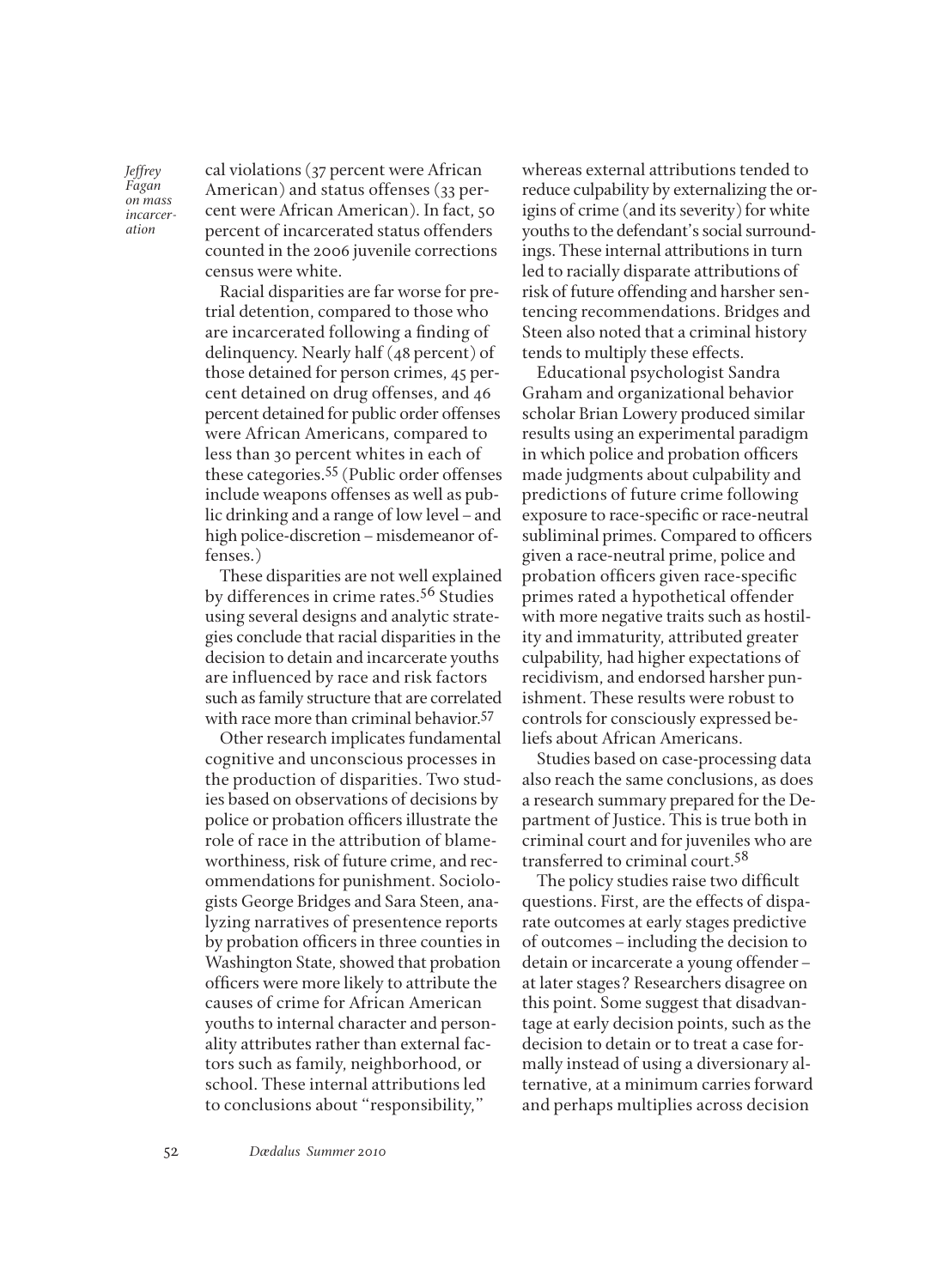points. Others suggest that disparities at each stage are unique to decisions at that stage, net of filtering at each stage. In either case, there is a unique additive component for race that seems to produce disparate outcomes overall, including correctional placements.59

Second, and more fundamentally, does the combined evidence from experimental and observational studies suggest that racial bias is present in the juvenile justice system with sufficient salience to produce disparities? It is always difficult to identify and control for all the counterfactuals that would have to be defeated in order to make such a claim. At the least, these would include a set of institutional preferences and norms that are difficult to measure and that are likely to vary widely across locales. But what is important to note is that the two most likely counterfactuals–differences in criminal behavior and differences in social risk indicia – are not significant producers of racial disparities.

Based on the research of Graham and Lowery, conscious bias is not a significant producer of racial disparity either, but subconscious bias may be, as well as racial differences in punitiveness and racial stereotypes. Sociologist Lawrence Bobo and Victor Thompson, for example, summarize public opinion research to show that negative racial stereotypes, antiblack affect, and collective racial resentments translate into increased punitiveness.<sup>60</sup> We have no reason to believe that this might not apply to probation workers and police officers who produce a supply of cases for the juvenile court. Research on "colorism" shows that both African Americans and white Americans associate skin tone with criminality and deserved punishment.<sup>61</sup> In a series of tests on implicit bias, every population group except African Americans unconsciously associates "African American" with crime

or danger and reacts accordingly.62 Tests *The contra*include recognition of African American faces in crime situations (including possession of weapons) $63$  and whether to shoot unarmed suspects when they are shown holding ambiguous objects other than guns.<sup>64</sup> Confirming what Bridges and Steen and Graham and Lowery reported, the Plant and Peruche tests given to police officers produced the same results.

The impacts of racially disparate decisions in juvenile detention and incarceration go beyond the loss of liberty and exposure to socially and emotionally dis figuring punishments. Juvenile incarceration attenuates the accumulation of social capital to access job networks and other supports; instead–at a developmentally sensitive and strategic period of transition from adolescence to adulthood–it leads to the accrual of criminal capital that sustains delinquency beyond the time of placement.<sup>65</sup> In this way, incarceration compounds social and racial disadvantage to sustain inequalities over the life course,  $66$  with crime itself only a partial explanation of the sources of that disadvantage. For minors, developmental trajectories following incarceration suggest that crime is less a factor than cascading social disadvantage. Studies of criminality over the life course show the unique and lasting disadvantage that accrues from an early incarceration experience, no matter the behavior that led to the period of incarceration.<sup>67</sup> Incarceration at a young age not only increases the risk of future incarceration, it mortgages the long-term prospects of young males for marriage, employment, and social stability over a lifetime. Even a short spell in detention adversely influences the outcomes of cases once they get to court, tipping the odds toward harsher punishment instead of diversion or probation.68 Young offenders who are

*dictions of juvenile crime & punishment*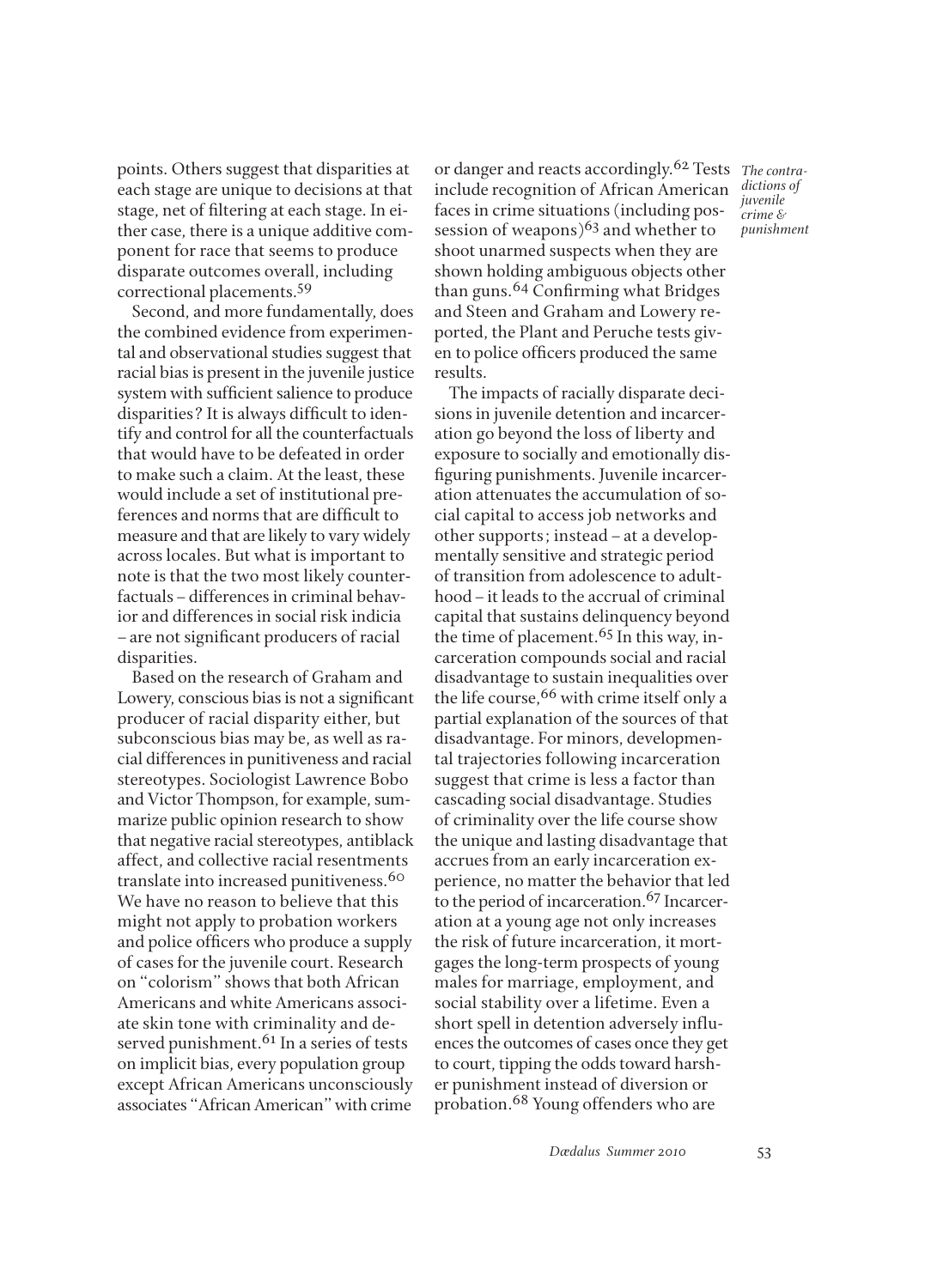detained in jails or group homes while their cases work their way through court are more likely to be placed in a correctional institution at the conclusion of the case than those who return home or to school as their cases are resolved. Early correctional placement has a multiplier effect on the prospects of future imprisonment. To the extent that incarceration effects carry forward, we might ask whether the social harms of incarceration on young people are simply those of their parents revisited on them–and whether the harms to them will be revisited on their children.69

In the political economy of incarceration, it is remarkable that either a legislative or executive branch would acknowledge racial disparity much less seek remedies to it. Thus, the efforts of the Department of Justice and Congress to reduce racial disparities in juvenile confinement through public interventions are courageous and noteworthy. Because this step was reserved for minors, it again signals the special place child-saving holds as a normative imperative and policy preference in the culture of crime and punishment.

To regulate public sector practices that might lead to racial disparities, Congress took a rare step in 1992, passing legislation requiring states that receive federal juvenile-justice funds to implement strategies to reduce disparities (where those disparities exist) in the confinement rates of minority juveniles. This provision, known as the disproportionate minority contact statute  $(DMC),^{70}$ seems modest in comparison to Title VII of the Civil Rights Act: it applies only to state-run juvenile justice programs receiving federal funds. Failure to comply can cost an agency at least 25 percent of its federal juvenile-justice support.

Legal scholar Olatunde Johnson71 describes the DMC provision as unique in several ways. First, it calls on public actors to reduce disparities no matter what the cause, no matter whether intentional or reflective of the types of passive discrimination that characterize everyday institutional business, even if these practices advance the criminal justice interests of the public agency. Action requires only that there be a showing that the agency was complicit in producing disparity. Second, the statute requires states to gather analytic data to diagnose the institutional practices or public policies that produce racial disparities, and to identify appropriate steps to change those practices. In effect, the statute requires states to look beyond "invidious bias" to discover and remedy the sources of disparity. States were tasked with submitting intervention plans that reflected their analysis of the sources of disparity, developing interventions, and assessing the success of their efforts. In 2002, Congress broadened the mandate of DMC to look not just at confinement, but also at any type of contact. This expansion recognized the role that police and early-stage juvenile justice decisions play in producing disparities.

There are stories of both success and failure under DMC. Johnson notes that when DMC succeeds, it is because it leveraged the power of internal and external local advocates to design measures to reduce disparity. The data analytic component has also produced informational transparency that levels the playing field between advocates and government officials. It is a process of what legal scholar Heather Gerken calls "federalism all the way down," in part localizing solutions and also developing local expertise that competes with interior institutional logic and norms.72

Johnson suggests that failures under DMC reflect the weakness of local en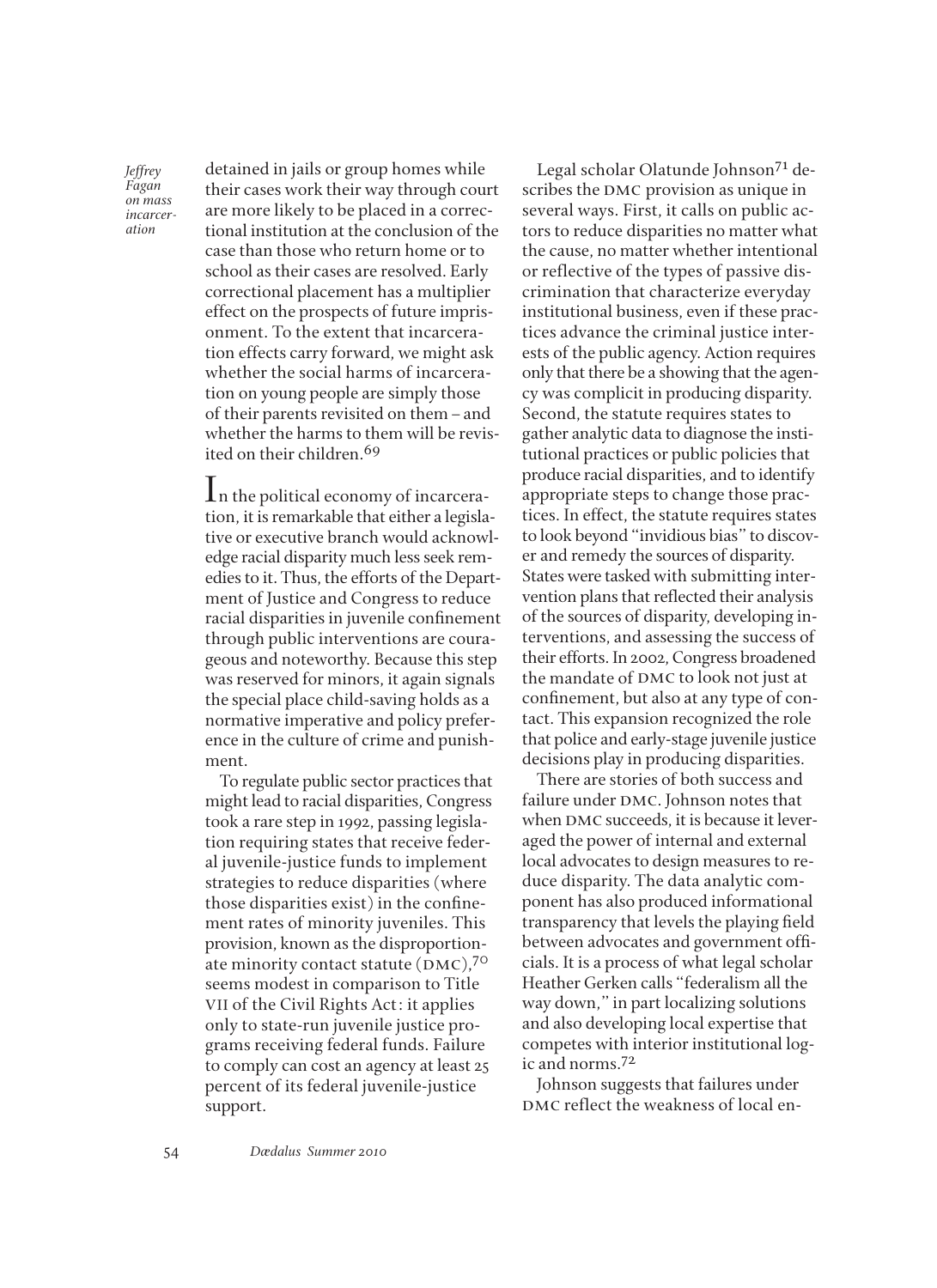forcement and ambivalence, if not resistance, that are, in turn, reflections of the local political structure. It requires internal change agents within agencies as well as external agents, especially advocacy groups. Localities could be exposed to lawsuits based on the information developed through the data analytic process, creating an untenable political tension. A set of political scripts that invokes public safety concerns in the face of systemic reform efforts is a blunt instrument to neutralize reform.73 Thus, the recurring renewal of political support–based on research–is essential to sustain the reform. And this, as Johnson points out, is hardly a sure bet, since radically disparate treatment is not a strong motivation to expend political capital. The counterargument is that revelations of the connection between public policy and racially disparate treatment leading to incarceration make a strong normative argument that political actors ignore at their own risk. Perhaps the current low-crime era affords a moment to push ahead with this project.

The opposing, if not contradictory, trends in the philosophy and practice of juvenile incarceration can be observed empirically in states' variations in the practice and reach of juvenile incarceration. At the peak of juvenile incarceration, states varied in their incarceration populations from a low of 70 per 100,000 juveniles in Vermont to a high of 583 in Louisiana.74 Explanations for variation are themselves varied: from racial threat and symbolic threats to public order, to violent crime rates, to loose couplings between juvenile and adult correctional systems, to variation in the political traction of "get tough" policies.75 These diverse explanations matter because they speak to different strains in the political culture of crime and punishment–in particular about whether *juvenile* crime

and punishment is itself a symbolic or substantive concern.

Symbolic threats are sociologically connected to structural conditions, including minority threat, inequality, and public manifestations of crime such as gangs. When professor of law Jonathan Simon speaks about "governing through crime," he portrays a discourse and subsequent political mobilization built on crime fears that translate into legislative action. These threats create emotions beyond the facts of crime itself by imparting social meaning to crime: gang violence signals the rise of an enemy, for example, and the trifecta of gangs, guns, and drugs signals a very particular and urgent threat to social order. Even property crime can translate into a threat through its spurious connection to violent crime. If crime itself is racially skewed, whether among juveniles or adults, then disconnecting symbolic threats from the real fears of crime becomes more difficult.

Sorting out these threats is a difficult empirical task. An analysis by criminologist Daniel Mears of state variation in juvenile incarceration suggests that it is not just the threat of violent crime that explains differences between states, but a combination of adult crime rates, adult incarceration rates, and juvenile property crime rates. What happened to the superpredator discourse about juvenile violence? Why was it not a more powerful predictor of juvenile incarceration? Quite likely, the discourse was already incorporated into other "get tough" measures, including adult incarceration rates and policies, as well as adult crime.

State variation may also conceal internal systemic and political factors that bear on institutional capacities. Consider the stories told earlier about Texas, California, and Pennsylvania (and add New York to the analysis). Texas made no changes in capacity in the face of liti-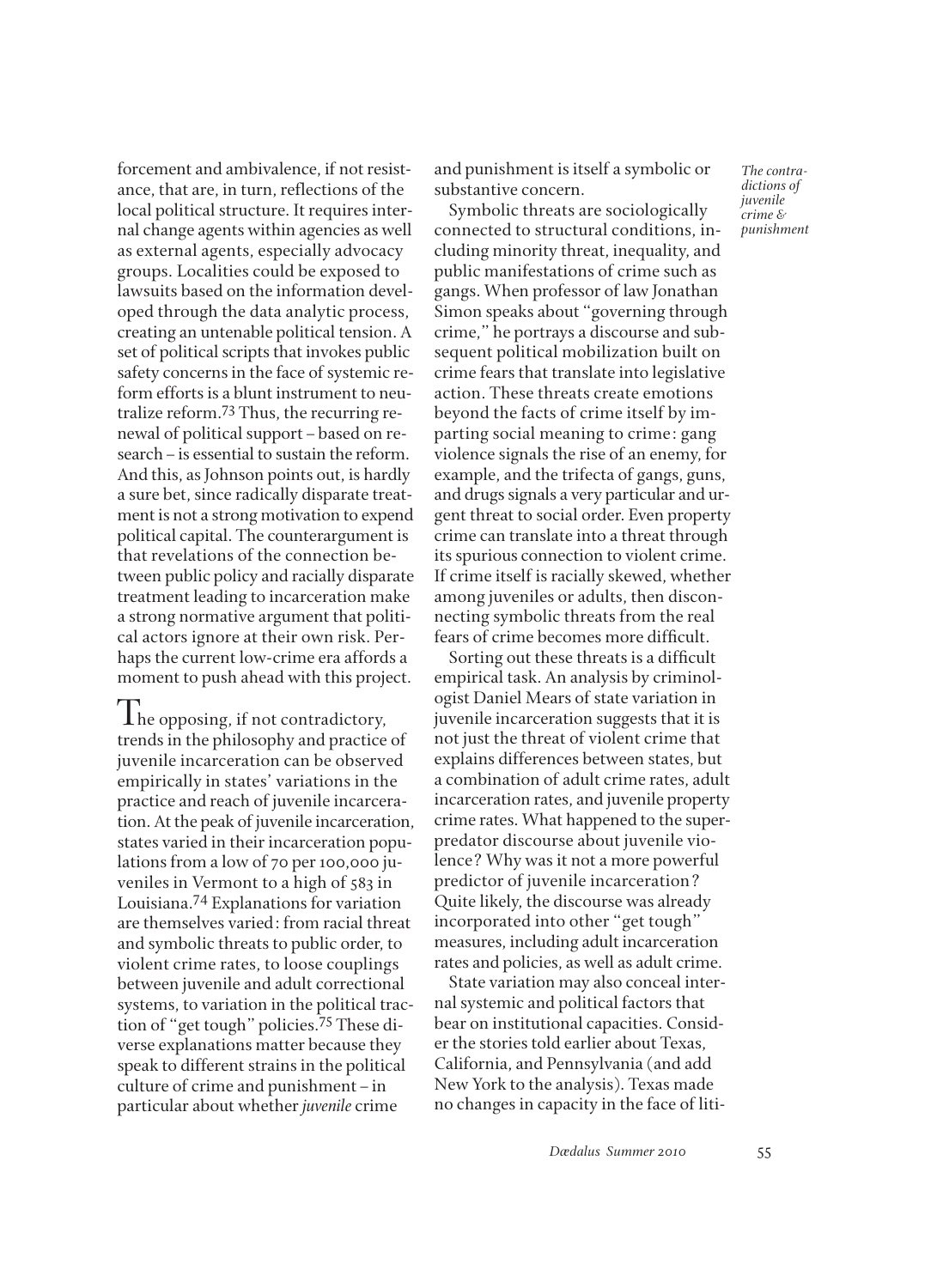gation and a consent decree. California's Youth Authority reduced its capacity from ten thousand a decade ago to less than two thousand today in response to litigation. Pennsylvania built a juvenile prison that now houses nearly one thousand young offenders, but New York State is attempting to close several of its juvenile incarceration facilities, and may yet do so if the Civil Rights Division of the Justice Department proceeds from its investigation to pursue litigation. However, New York's efforts to downsize its system have been neutralized by the structure of union contracts and political constraints from local legislators fearing adverse economic impacts from the closing of institutions. There are 241 empty beds out of about 300 in the six nonsecure residential facilities targeted for closing, and 254 state employees will lose their jobs if the closings proceed.76 The math suggests part of the reason why closing is so hard to achieve.

The number of minors locked up across the nation is a small fraction of the adolescents under the supervision of the juvenile and criminal justice systems, but it casts a long shadow over the principles and practice of juvenile and criminal justice. Separate institutions for juveniles, and later a separate court, served the twin goals of protecting adolescent offenders from the stigma and brutality of criminal justice and intervening in their lives to remedy the conditions that animated their antisocial behavior. Yet the punitive turn in juvenile justice increased the use of incarceration by juvenile courts and the expulsion of juvenile offenders to adult jails and prisons.77 Not only are both forms of juvenile incarceration plagued by unconstitutionally cruel conditions and institutional neglect, but the emphasis on punitiveness, including the exile of juveniles to the criminal justice system, before adolescent development may do more harm than good.

Three facts suggest that the punitive turn in juvenile corrections is neither a socially productive nor a principled path. First, new behavioral and biological research about maturity and criminal culpability, largely focused on emotional regulation, impulsivity, decision-making, and other behavioral functioning closely linked to brain development and the social psychological skills that it controls, suggests that children remain immature and therefore less culpable well into late adolescence.78 Second, adolescents who are tried and punished as adults are rearrested and incarcerated more often, more quickly, and for more serious crimes.79 They are more likely to suffer mental health problems, including traumatic stress reactions, and are less likely to receive effective services to overcome their developmental or other behavioral deficits. And third, lengthened sentences for juvenile offenders, whether in juvenile or adult corrections placements, are of no apparent consequence to public safety.<sup>80</sup>

These facts argue for a return to the first principles of juvenile justice: avoiding harm and stigma and building the social capital and human capacity of the child. Declining crime rates, the pervasiveness of racial disparities in detention and incarceration, the intellectual and political exhaustion of the "toughness" paradigm in juvenile justice, and new gains in the science of adolescent development have converged to create an opportunity for principled reform. More careful regulation and deliberation of the use of incarceration can lay the foundation for more effective and fair policies. While the law has moved toward increasing the incarceration of younger teens, social and biological evidence suggests moving in the other direction. Perhaps it is time for the law to change course and follow the science and the principles it evokes.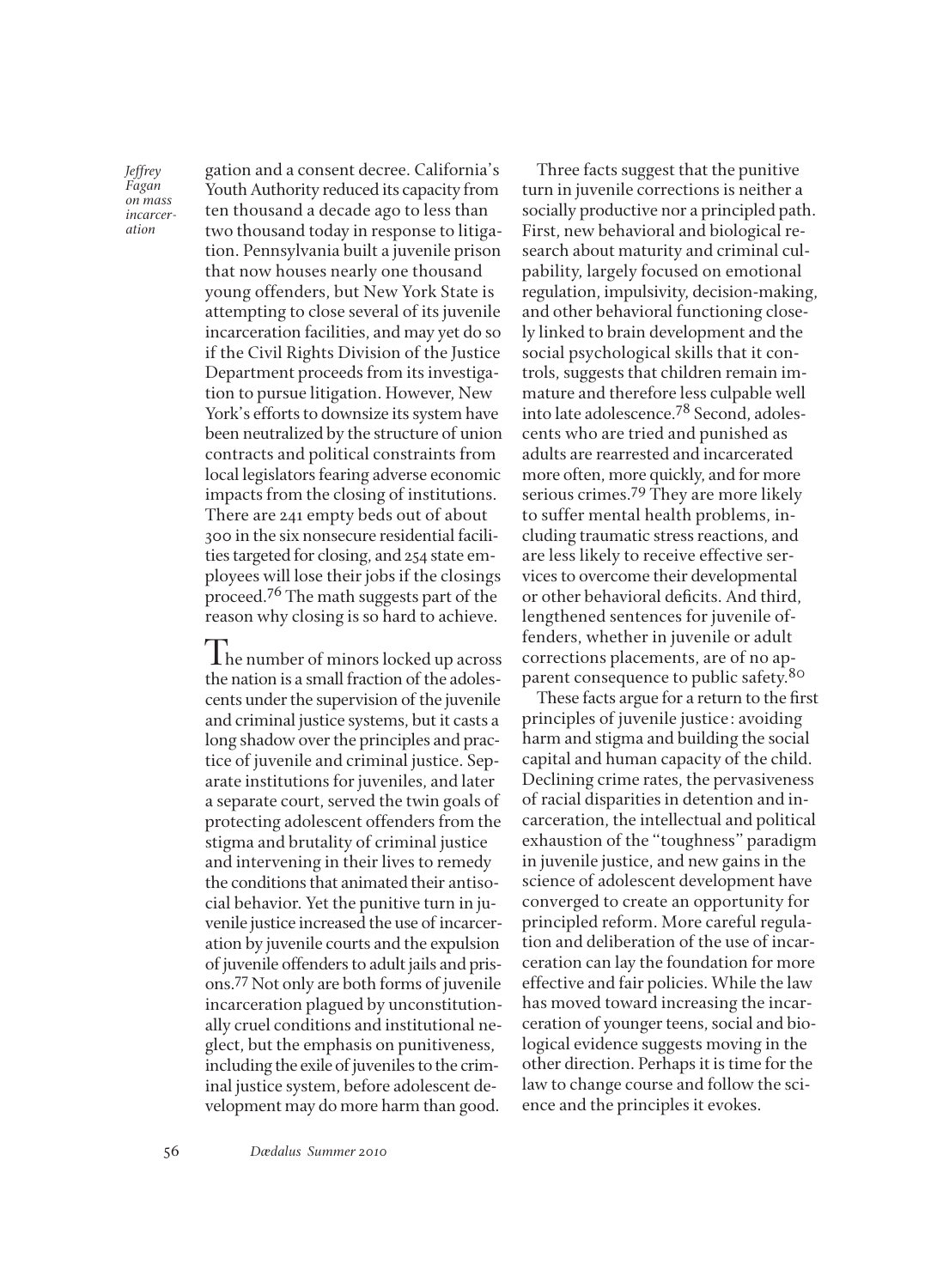#### **ENDNOTES**

1 Sharon Dolovich, "Incarceration: American Style," *Harvard Law & Policy Review* 3 (2009): 237.

- 2 *Parens patriae* is a doctrine commonly associated in both policy and law with the rights and obligations of the state and courts toward children and incapacitated adults. The diminished competence and autonomy of children is the court's justification for invoking *parens patriae* to supplant parental authority and assert control over children. See Julian Mack, "The Juvenile Court," *Annual Report of the 32nd Conference of the American Bar Association* (1909), 451.
- 3 In *Schall v. Martin* (467 U.S. 253, 1984), Justice Rehnquist argued that preventive detention is designed to protect the child and society from the potential consequences of the child's own "folly."
- 4 Ibid. The court said that the combined interest in protecting both the community and the juvenile himself from the consequences of future criminal conduct is sufficient to justify such detention. The court rejected claims about accuracy of such predictions, stating that "from a legal point of view, there is nothing inherently unattainable about a prediction of future criminal conduct" and that a prediction of future criminal conduct is "'an experienced prediction based on a host of variables' which cannot be readily codified" (citing *Greenholtz v. Nebraska Penal Inmates*, 442 U.S. 1, 16 [1979]).
- 5 Philip J. Cook and John H. Laub, "The Unprecedented Epidemic in Youth Violence," in *Crime and Justice: A Review of Research*, vol. 24, *Youth Violence*, ed. Michael Tonry and Mark H. Moore (Chicago: University of Chicago Press, 1998), 27.
- 6 Barry C. Feld, *Bad Kids: Race and the Transformation of the Juvenile Court* (New York: Oxford University Press, 1999); Franklin E. Zimring, *American Youth Violence* (New York: Oxford University Press, 1998).
- 7 Paul Lerman, "Twentieth-Century Developments in America's Institutional Systems for Youth in Trouble," in *A Century of Juvenile Justice*, ed. Margaret K. Rosenheim et al. (Chicago: University of Chicago Press, 2002).
- 8 See, for example, *Inside Out: Youth Experiences Inside New York's Juvenile Placement System* (Citizens' Committee for Children of New York, 2009), http://www.cccnewyork.org/ publications/CCCjuvenilejusticereport2009.pdf.
- 9 Jeffrey Fagan, "Juvenile Crime and Criminal Justice: Resolving Border Disputes," *Future of Children* 8 (2008): 81.

 $10$  Ibid.

- 11 William J. Bennett, John J. Dilulio, Jr., and John P. Walters, *Body Count: Moral Poverty–and How to Win America's War Against Crime and Drugs* (New York: Simon & Schuster, 1996).
- 12 Malcolm W. Klein, *The American Street Gang* (New York: Oxford University Press, 1995); Feld, *Bad Kids*.
- <sup>13</sup> Placement data for the years between 1993 and 1997 are not available. Prior to 1993, data were collected every three years as part of the Children in Custody (cic) census, conducted by the Office of Juvenile Justice and Delinquency Prevention. It was based on a mail survey with response rates that varied by year. Starting in 1997, cic was replaced by the Census of Juveniles in Residential Placement (cjrp), a one-day count conducted by the U.S. Bureau of the Census of all children placed in public and private facilities. The differences in the two data sets reflect both the types of facilities included and whether residents are counted based on the state from which they were committed or, in the newer census, the state where they were placed. When aggregated to examine national trends, any biases resulting from these differences are minimized.
- <sup>14</sup> Melissa Sickmund, *Juveniles in Residential Placement*, 1997 2008 (Office of Juvenile Justice and Delinquency Prevention, U.S. Department of Justice, 2010), http://www.ncjrs.gov/pdffiles1/ ojjdp/229379.pdf.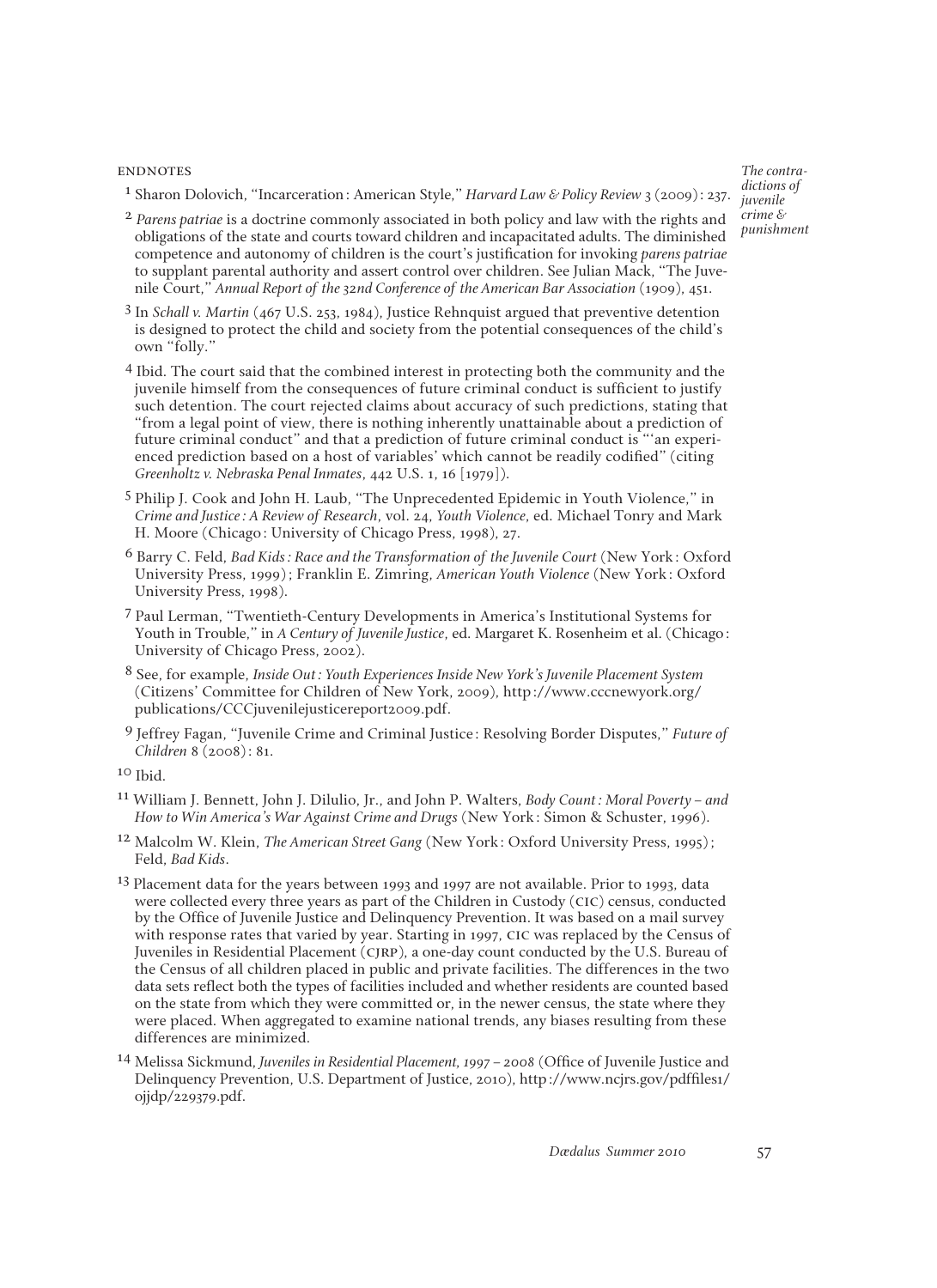- <sup>15</sup> The rate for adults is 509 per 100,000 persons in prisons and 762 per 100,000 in prisons or local jails. Heather C. West and William J. Sabol, *Prison Inmates at Mid-Year 2008–Statistical Tables* (Bureau of Justice Statistics, U.S. Department of Justice, 2009), Table 1, http://bjs.ojp .usdoj.gov/content/pub/pdf/pim08st.pdf.
- 16 Sickmund, *Juveniles in Residential Placement*.
- 17 Melissa Sickmund et al., *Census of Juveniles in Residential Placement Databook* (National Center for Juvenile Justice, 2008), http://www.ojjdp.ncjrs.gov/ojstatbb/cjrp/.
- $18$  These offenses include running away from home, incorrigibility, truancy, curfew violation, and underage drinking.
- 19 Howard N. Snyder and Melissa Sickmund, *Juvenile Offenders and Victims: 2006 National Report* (Office of Juvenile Justice and Delinquency Prevention, U.S. Department of Justice, 2006), http://www.ojjdp.ncjrs.gov/ojstatbb/nr2006/.
- 20 See West and Sabol, *Prison Inmates at Mid-Year 2008*, Table 21.
- <sup>21</sup> See, for example, Ruth D. Peterson, "Youthful Offenders Designations and Sentencing in the New York Criminal Courts," *Social Problems* 35 (1988): 111–130.
- <sup>22</sup> Andrea McGowan et al., "Effects on Violence of Laws and Policies Facilitating the Transfer of Juveniles from the Juvenile Justice System to the Adult Justice System: A Report on Recommendations of the Task Force on Community Preventive Services," *Morbidity and Mortality Weekly Report* 56 (RR-9) (November 30, 2007): 1–11; Donna Bishop, "Juvenile Offenders in the Adult Criminal System," *Crime and Justice* 27 (2000): 81–167; Fagan, "Juvenile Crime and Criminal Justice." But see Steven D. Levitt, "Juvenile Crime and Punishment," *Journal of Political Economy* 106 (1998): 1156.
- $23$  This separation, however meaningful or substantively vague, was at the heart of the earliest forms of juvenile justice in the nineteenth century, when separate institutions for youths were created to shield them from the stigma and exploitation of older convicts. The motivations, though, were not entirely benevolent. The new youth-only institutions were also accommodations to the growing tendency among judges to avoid harsh punishments by dismissing criminal cases against older children, setting child offenders free without any form of social regulation or control. See John Sutton, *Stubborn Children: Controlling Delinquency in the United States, 1640–1981* (Berkeley: University of California Press, 1988); and David J. Rothman, *The Discovery of the Asylum: Social Order and Disorder in the New Republic* (Boston: Little, Brown, 1971). In 1851, in New York, the Children's Aid Society opened the House of Refuge for Delinquent Children under twelve, ostensibly to separate the "older" cohort of juvenile offenders from the very young ones. This division effectively created a disputed developmental territory between early and later adolescence; reformers used the territory to contest age-based linkages between vulnerability and culpability and the appropriate institutional responses.
- 24 Martin Forst, Jeffrey Fagan, and T. Scott Vivona, "Youth in Prisons and Training Schools: Perceptions and Consequences of the Treatment-Custody Dichotomy," *Juvenile & Family Court Journal* 40 (1989): 1; "The Changing Borders of Juvenile Justice: Transfer of Adolescents to the Adult Criminal Court," research brief no. 5 (MacArthur Research Network on Adolescent Development and Juvenile Justice), http://www.adjj.org/downloads/3582issue\_brief\_ 5.pdf.
- <sup>25</sup> Two recent Supreme Court opinions cited a body of robust social and behavioral science that demonstrates the diminished culpability of adolescents with respect to regulation of emotions and impulses, capacity to foresee consequences of their actions, and susceptibility to peer influences. See *Roper v. Simmons* (543 U.S. 551 [2005]) and *Graham v. Florida* (No. 08-7412, 982 So. 2d 43, reversed and remanded [2010]).
- 26 Elizabeth S. Scott and Laurence Steinberg, *Rethinking Juvenile Justice* (Cambridge, Mass.: Harvard University Press, 2008).
- 27 Fagan, "Juvenile Crime and Criminal Justice."

58 *Dædalus Summer 2010*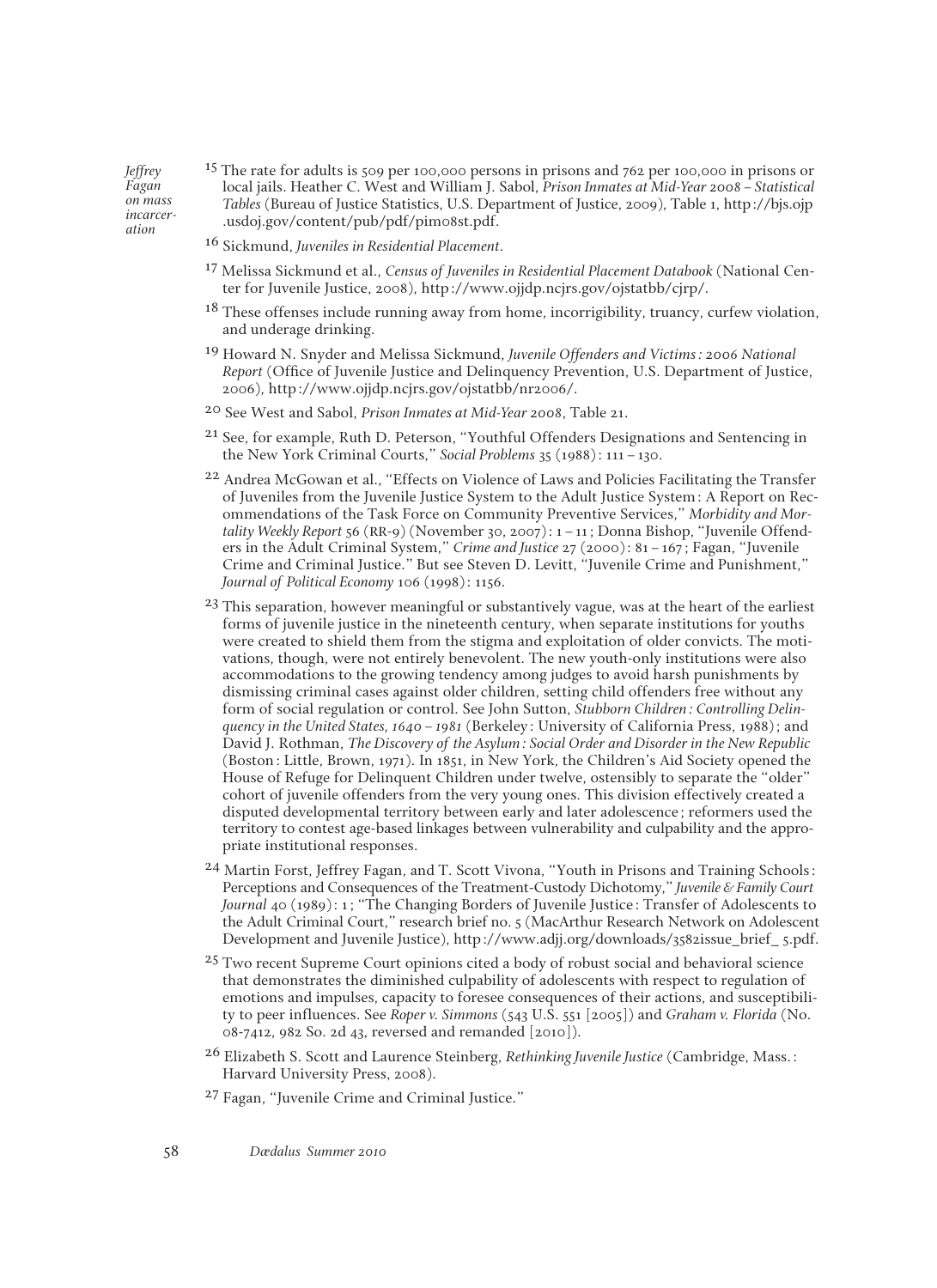- 28 Feld, *Bad Kids*; Zimring, *American Youth Violence*.
- 29 See, for example, Patricia Torbet et al., *State Responses to Serious and Violent Juvenile Crime* (Office of Juvenile Justice and Delinquency Prevention, U.S. Department of Justice, 1996).
- 30 Fagan, "Juvenile Crime and Criminal Justice"; Donna Bishop, "Juvenile Offenders in the Adult Criminal System."
- 31 Torbet et al., *State Responses to Serious and Violent Juvenile Crime.*
- 32 See *State v. Standard*, 569 S.E.2d 325, 329 (2002). In general, see *The Rest of Their Lives* and *The Rest of Their Lives, 2008 Update* (Amnesty International and Human Rights Watch, 2005 and 2008), http://www.hrw.org/en/node/11578/section/1 and http://www.hrw.org/sites/ default/files/reports/us1005execsum.pdf. The fact that mandatory life-without-parole sentences require a predicate of transfer, the cumulative disadvantage of poor counsel and early-stage detention compound the risks for a life-without-parole sentence through disadvantages at the early stages of charging and plea bargaining.
- 33 See *Graham v. Florida*.
- 34 See *The Rest of Their Lives, 2008 Update*; also *Cruel and Unusual: Sentencing 13- and 14-Year-Old Children to Die in Prison* (Equal Justice Initiative, 2008), http://eji.org/eji/½les/Cruel %20and%20Unusual%202008\_0.pdf.
- 35 Torbet et al., *State Responses to Serious and Violent Juvenile Crime*.
- 36 See *The Connecticut Juvenile Justice Strategic Plan: Building Toward a Better Future* (State of Connecticut Judicial Branch, 2006), http://www.jud.ct.gov/external/news/JuvenileJustPlan/ CJJ\_ExecutiveSummary.pdf.
- 37 Fagan, "Juvenile Crime and Criminal Justice."
- $38$  A few states developed statutes to try juveniles as adults but sentence them to juvenile correctional institutions. The theory was that the determination of guilt or innocence should respond to an adult standard of culpability, and that the trial itself was a form of expressive condemnation for the minor's offense. However, the reach of these laws was narrow, affecting few youths in a small number of states. Moreover, although the laws did succeed in shielding juveniles from placements with adults, they were no more than half-measures with respect to avoiding the stigma of a criminal conviction. See Patricia Torbet et al., *Juveniles Facing Criminal Sanctions: Three States that Changed the Rules* (2000), http://www .ncjrs.gov/pdffiles1/ojjdp/181203.pdf.
- 39 Even California's controversial Youth Authority has conformed to this trend; for many years it was an exception. However, the total incarcerated juvenile population declined from approximately 10,000 in 1996 to 1,568 today. See *2008 Population Report* (Division of Juvenile Justice, California Department of Corrections and Rehabilitation, 2008), http:// www.cdcr.ca.gov/reports\_research/research\_tips.html.
- 40 Bennett, Dilulio, and Walters, *Body Count*.
- 41 Cook and Laub, "The Unprecedented Epidemic of Youth Violence."
- 42 Zimring, *American Youth Violence*.
- 43 "Pennsylvania Opens Nation's First Youth Prison," *Corrections Digest*, December 15, 2000.
- 44 See, for example, Jerome G. Miller, *Last One Over the Wall: The Massachusetts Experiment in Closing Reform Schools* (Columbus: Ohio State University Press, 1991).
- 45 See, for example, Lloyd Ohlin et al., "Radical Correctional Reform: A Case Study of the Massachusetts Youth Correctional System," *Harvard Educational Review*, special issue on The Rights of Children, 120 (1974).
- 46 Edmund F. McGarrell, *Juvenile Correctional Reform: Two Decades of Policy and Procedural Change* (Albany: State University of New York Press, 1988).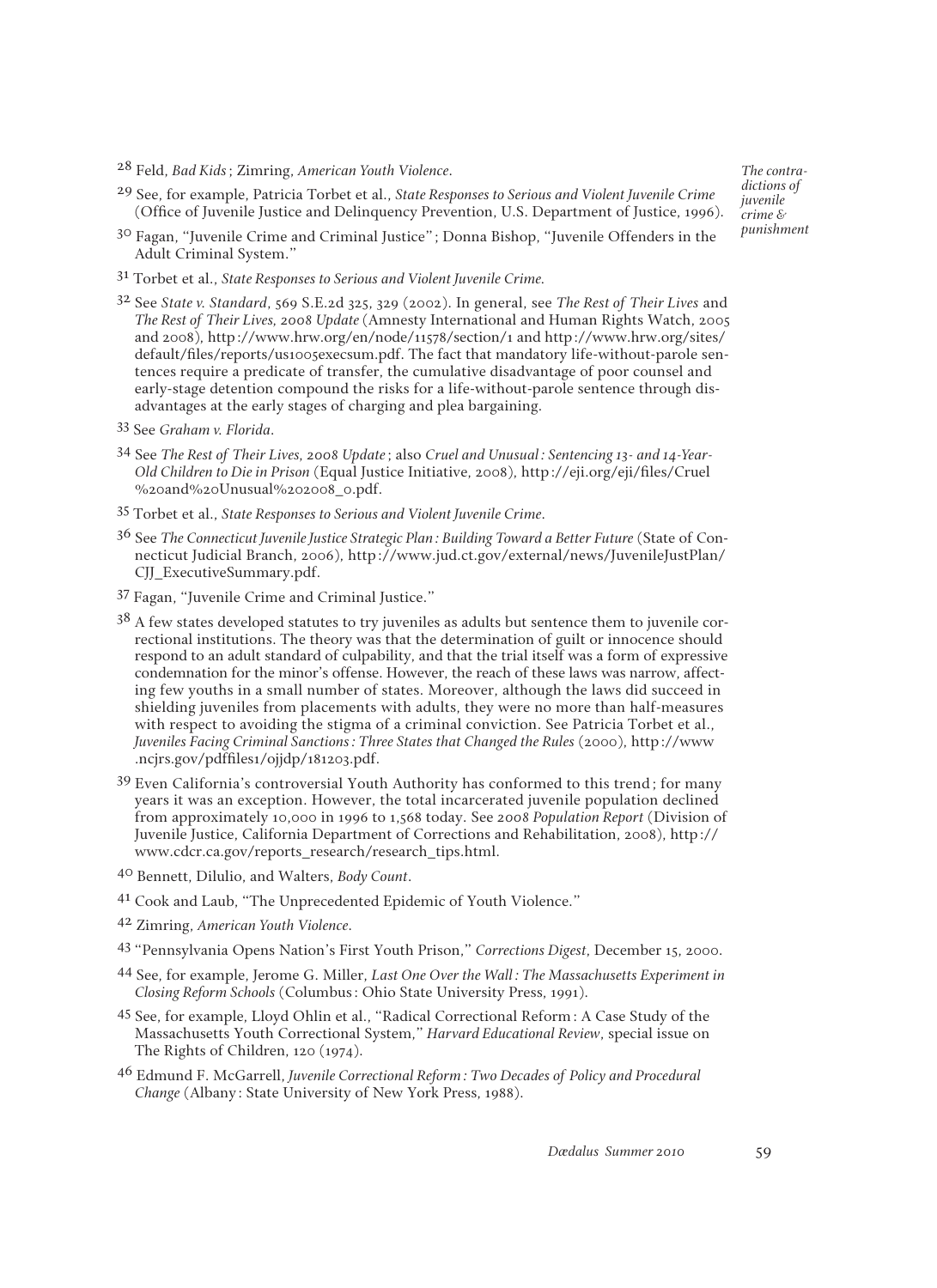- 47 Civ No. 1:07-CA-276 (W.D. Tex.). See also Sylvia Moreno, "In Texas, Scandals Rock Juvenile Justice System," *The Washington Post*, April 5, 2007.
- 48 Nicholas Confessore, "Federal Oversight for Troubled N.Y. Youth Prisons," *The New York Times*, July 14, 2010. Letter from Loretta King, Acting Assistant Attorney General, to Governor David A. Paterson, Re: Investigation of the Lansing Residential Center, Louis Gossett, Jr. Residential Center, Tryon Residential Center, and Tryon Girls Center, August 14, 2009, http://www.justice.gov/crt/split/documents/NY\_juvenile\_facilities\_findlet\_08-14-2009.pdf.
- 49 *Farrell v. Gate*, RG03-079344 (Cal. Super. Ct. 2004).
- 50 See 18 U.S.C. section 3626 (1995).
- 51 See Michelle Inderbitzin, "Reentry of Emerging Adults: Adolescent Inmates' Transition Back Into the Community," *Journal of Adolescent Research* 24 (2009): 453. Also see Scott Huey et al., "Mechanisms of Change in Multisystemic Therapy: Reducing Delinquent Behavior through Therapist Adherence and Improved Family and Peer Functioning," *Journal of Consulting and Clinical Psychology* 68 (2000): 451.
- 52 Michael E. Tigar, "What are We Doing to the Children?: An Essay on Juvenile (In)Justice," *Ohio State Journal of Criminal Law* 7 (2010): 849.
- 53 Robert J. Sampson and Jeffrey Morenoff, "Durable Inequality: Spatial Dynamics, Social Processes, and the Persistence of Poverty in Chicago Neighborhoods," in *Poverty Traps*, ed. Samuel Bowles, Steven Durlauf, and Karla Hoff (New York: Russell Sage Foundation, 2006), 176–203.
- 54 Sickmund et al., *Census of Juveniles in Residential Placement Databook*.
- 55 Juvenile arrest rates for drug offenses are strongly at odds with their involvement in drug use and drug selling. See, for example, Leonard Saxe et al., "The Visibility of Illicit Drugs: Implications for Community-Based Drug Control Strategies," *American Journal of Public Health* 91 (2001): 1987.
- 56 Ibid. See also, Donna M. Bishop, "The Role of Race and Ethnicity in Juvenile Justice Processing," in *Our Children, Their Children: Confronting Racial and Ethnic Differences in American Juvenile Justice*, ed. Darnell F. Hawkins and Kimberly Kempf-Leonard (Chicago: University of Chicago Press, 2005).
- 57 George S. Bridges and Sara Steen, "Racial Disparities in Official Assessments of Juvenile Offenders: Attributional Stereotypes as Mediating Mechanisms," *American Sociological Review* 63 (1998): 554; Sandra Graham and Brian S. Lowery, "Priming Unconscious Racial Stereotypes about Adolescent Offenders," *Law & Human Behavior* 28 (2004): 483.
- 58 Kareem L. Jordan and Tina L. Freiburger, "Examining the Impact of Race and Ethnicity on the Sentencing of Juveniles in the Adult Court," *Criminal Justice Policy Review* 21 (2010): 185.
- 59 Carl E. Pope, Rick Lovell, and Heidi M. Hsia, *Disproportionate Minority Confinement: A Review* of the Research Literature from 1989 through 2001 (Office of Juvenile Justice and Delinquency Prevention, U.S. Department of Justice, 2002), http://www.ojjdp.ncjrs.gov/dmc/pdf/dmc89 \_01.pdf; David Huizinga et al., *Disproportionate Minority Contact in the Juvenile Justice System: A Study of Differential Minority Arrest/Referral to Court in Three Cities* (U.S. Department of Justice, 2007), http://www.ncjrs.gov/pdffiles1/ojjdp/grants/219743.pdf.
- 60 Lawrence Bobo and Victor Thompson, "Unfair by Design: The War on Drugs, Race, and the Legitimacy of the Criminal Justice System," *Social Research* 73 (2006): 445.
- 61 See, for example, Jennifer L. Eberhardt et al., "Seeing Black: Race, Crime, and Visual Processing," *Journal of Personality and Social Psychology* 87 (2004): 876; Jennifer L. Eberhardt et al., "Looking Deathworthy: Perceived Stereotypicality of Black Defendants Predicts Capital-Sentencing Outcomes," *Psychological Science* 17 (2006): 383.
- $62$  Anthony Greenwald and Linda Hamilton Krieger, "Implicit Bias: Scientific Foundations," *California Law Review* 94 (2006): 945.

60 *Dædalus Summer 2010*